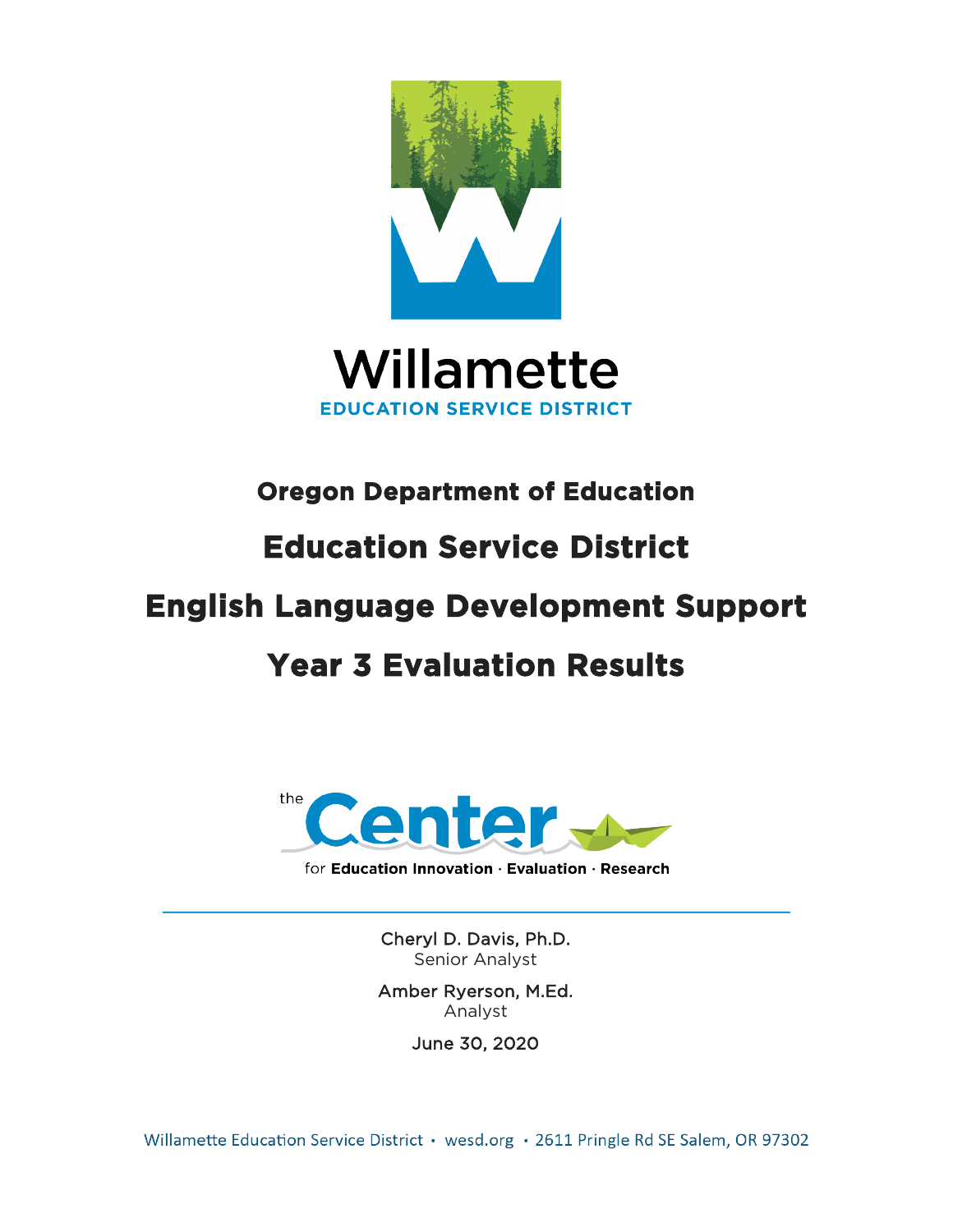# Table of Contents

# List of Figures

| Figure 3. Elementary and Districtwide Programs Received the Most TAs (n=696) 4 |  |
|--------------------------------------------------------------------------------|--|
| Figure 4. Coaching was the Most Often Selected TA Area (n=1043) 5              |  |
|                                                                                |  |

## **List of Tables**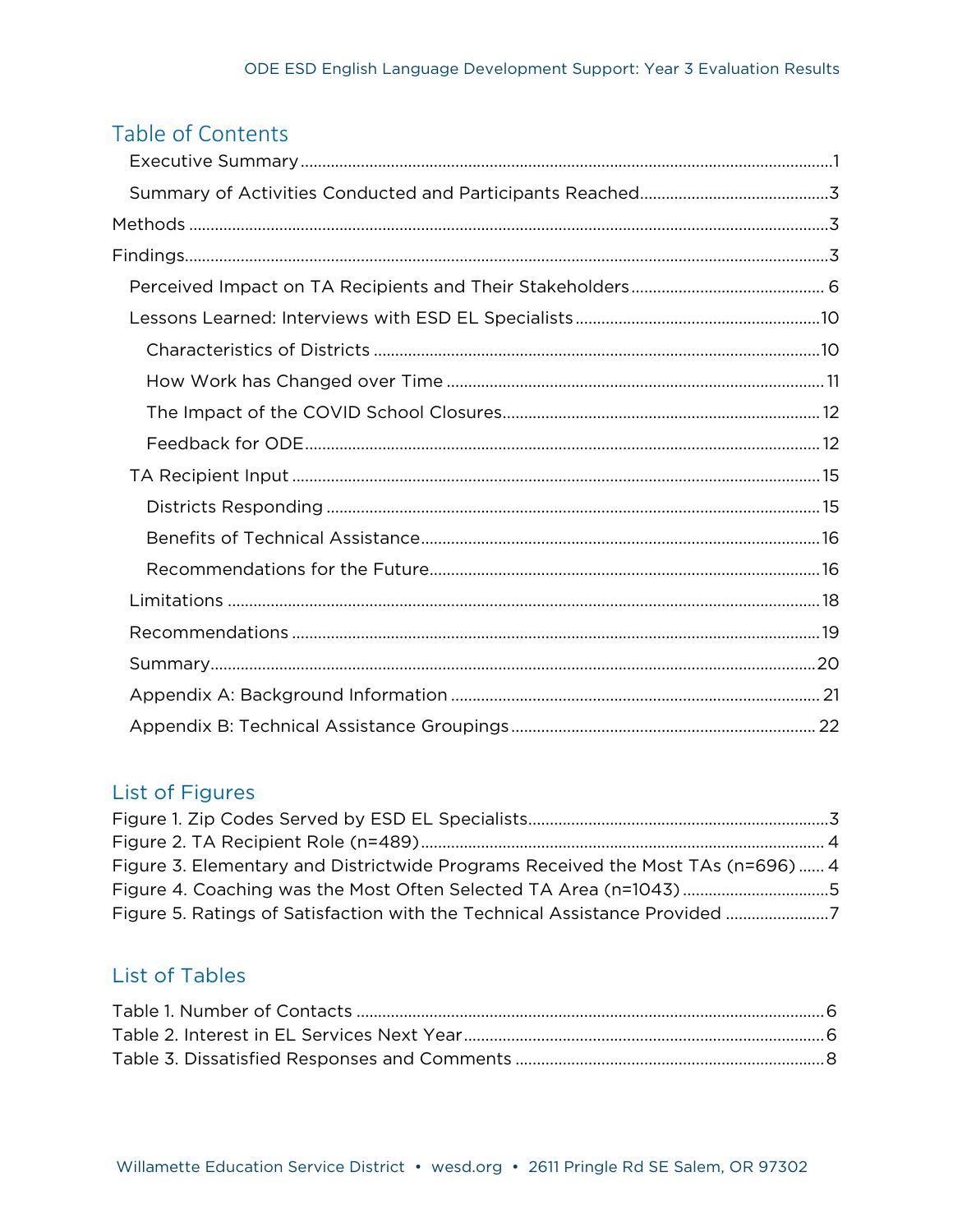### **ODE ESD English Language Development Support Year 3 Evaluation Results**

### <span id="page-2-0"></span>**Executive Summary**

This report provides an overview of the third year of the implementation of the Oregon Department of Education's special funding to provide English language development support to districts in five Educational Service Districts (ESD) and those nearby with 20 or fewer identified emergent bilinguals. The purpose of this funding is to address disparities in outcomes of emergent bilinguals in rural districts by providing technical assistance (TA) on culturally and linguistically responsive pedagogy and practice.

This year was an unusual year in that students were in face-to-face classes until Spring Break in March. At that point, all schools moved to a distance learning format due to the COVID-19 pandemic. This had a dramatic impact on everyone's work.

Seven English Learner<sup>[1](#page-2-1)</sup> (EL) Specialists were hired to serve from five ESDs. They provided technical assistance from 13 different categories, based on the needs identified by the programs they served. Participants in 87 districts and ESDs received services.

ESD EL Specialists made 1409 log entries of 703 technical assistance sessions. ESD EL Specialists logged 648 hours of travel time and 703 hours of TA. This was greatly reduced from the previous year's travel of 1219 hours, and 1977 hours of TA and was due in large part to the move to distance learning due to the pandemic. Fully 81% of TA areas fell into 7 of the 13 categories.

In addition to the logs, a satisfaction and impact survey was sent to TA recipients. A response rate of 47% was achieved. Out of 650 TAs indicated by them, only 10 (1.5%) were rated less than satisfactory, and were rated so by just two (3%) of the 59 respondents. Satisfaction ratings were high, 3.3-3.6 (average = 3.4) on a 4-point scale.

The vast majority of the responses to the technical assistance offered was positive. Respondents cited specific examples of student learning, teacher feelings of increased competence and ability to have a positive impact on student outcomes, and improved tracking and monitoring procedures. They also stated the new systems would help them to keep students on track, identify students who were not exiting the status in a timely manner, and those who might need additional assistance.

While most TA information was captured, the names and roles of all participants in group meetings may not have been entered 100% of the time. Some undercounting of these activities is to be expected. Data on the number of students impacted by the

<span id="page-2-1"></span><sup>&</sup>lt;sup>1</sup> ODE is transitioning from the use of the term English Learner to emergent bilingual. In this report, the specialists are referred to as ESD EL Specialists and the students are referred to as emergent bilinguals. English language development (ELD) is the name typically given to teachers working with these students. These terms may be used interchangeably in quotes.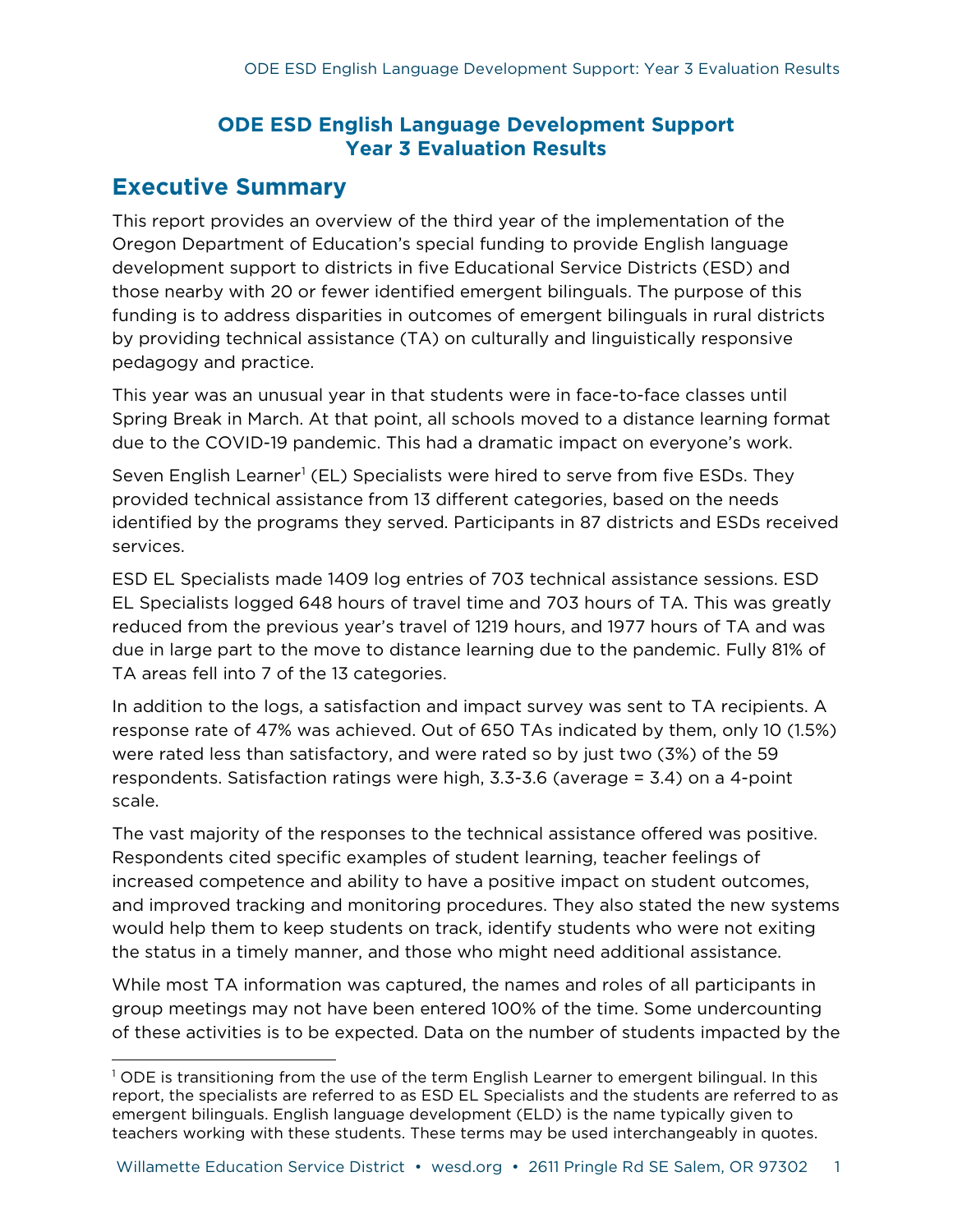technical assistance was difficult to ascertain, as the number of EL students a person was working with was not always available for documentation.

Recommendations were gleaned from the data collected, including interviews with ESD EL Specialists and TA recipients. They include:

- 1. Continue to work with schools and communities to increase technical assistance efforts to families of EL students and community leaders to support these students.
- 2. Continue to provide support as identified by local educators. This has helped to develop trusting relationships between the ESD EL Specialists and school personnel, and has given these personnel a sense of ownership in both the process and outcomes.
- 3. Explore ways to track and document increases in identification of EL students as a result of the services provided, as well as reviewing ELPA scores or other observation instruments to assist with determining the impact on students.
- 4. If possible, review the territories each ESD EL Specialist covers to ensure efficiency in travel time.
- 5. Ensure ESD EL Specialists working in districts outside of their ESDs have a "friendly face" to introduce them to the district team. This may occur at the ESD level, where future contracts are co-developed by ESDs sharing an ESD EL Specialist. It may also be accomplished through an ESD using newsletters or time in district meetings to introduce the specialists and the work they do.
- 6. As future ESD EL Specialists are added, consider the skill sets of the current specialists and seek out those with other skill sets. One example of this would be balancing the number of elementary and secondary specialists.
- 7. Assist ESDs to understand the administrative requirements of the job. Where necessary, review job descriptions and organizational charts to determine the appropriate position in the chain of command for the ESD EL Specialist.
- 8. Work with the ESD EL Specialists to develop a format for developing action plans and/or contracts with districts to provide districts with the specifics of what they can expect from their ESD EL Specialist. This may also assist in future evaluation efforts.
- 9. Ensure ESD EL Specialists have the training to understand the impact of the intersectionality of disability and emergent bilingualism. Support ESD EL Specialists in their efforts to educate districts about language acquisition theory.
- 10. Review the separation of emergent bilingual and Title III technical assistance and determine if there are areas where it would be appropriate for the ESD EL Specialists to provide this information. If this is not appropriate, clearly communicate the issues to districts to reduce their frustration directed towards the ESD EL Specialists.
- 11. Develop a conceptual map of how the work of the ESD EL Specialists connects to other ODE initiatives, such as the Student Investment Act, to help elevate the work they do.
- 12. Support the ESD EL Specialists in their work to move beyond working with administration only. Even though this is an important aspect of their work, when they are only working with administration, the impact of their work is less likely to trickle down to teachers, classrooms, and students.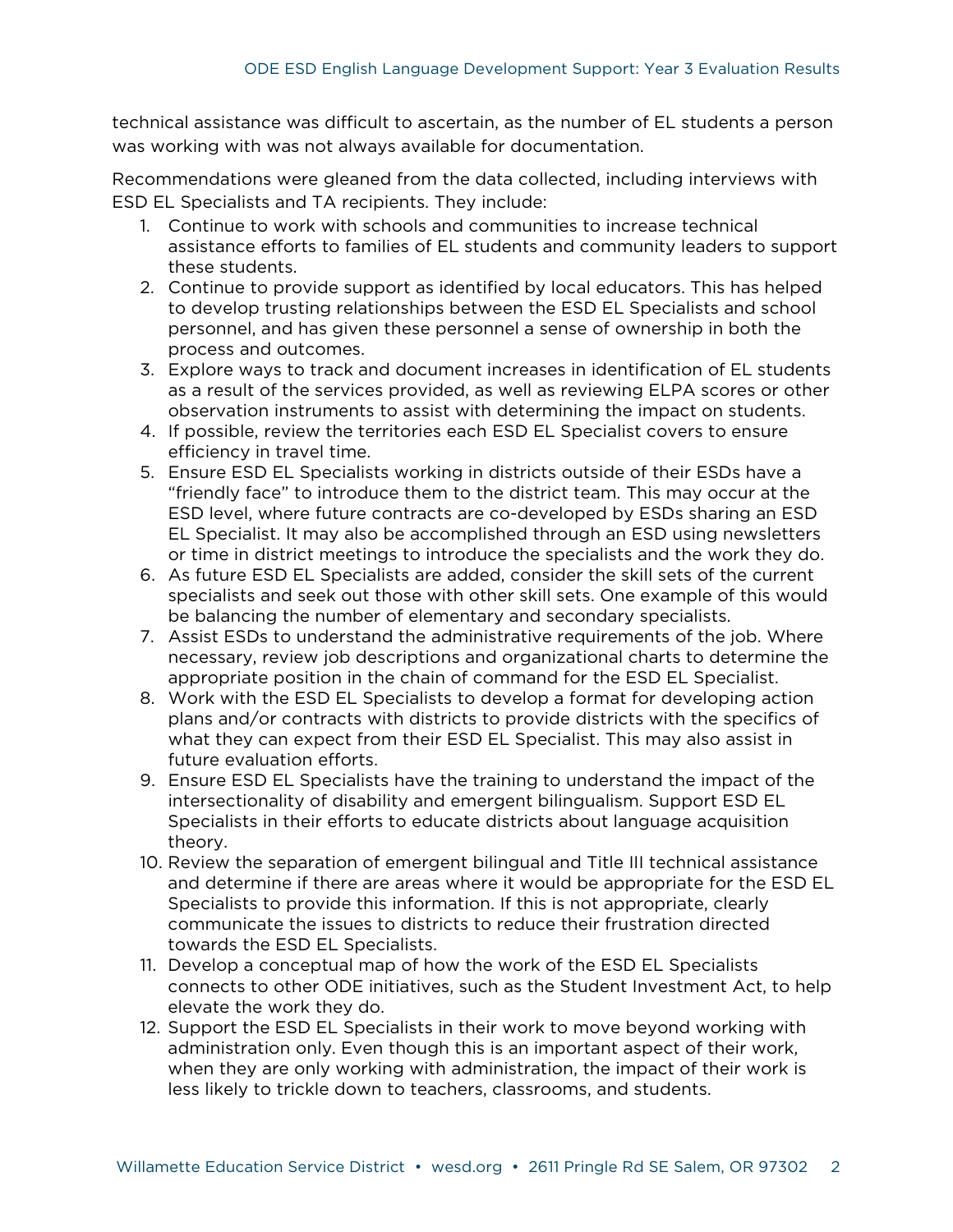# <span id="page-4-0"></span>**Summary of Activities Conducted and Participants Reached**

This report provides a summary of the Year 3 activities regarding the services provided by the seven ESD EL Specialists. There are four separate evaluation activities: an overview of ESD EL Specialist activities, a summary of the satisfaction survey to the TA recipients, interviews with the ESD EL Specialists about their work, and interviews with recipients of TA services describing their experiences. The report concludes with recommendations for the next year of the implementation of this project.

# <span id="page-4-1"></span>Methods

ESD EL Specialists log their daily activities to track the services they are providing. Center staff used Excel to develop the tracking log. Dropdown lists such as typical TA activities and district names were developed to ease data entry and to facilitate summarization of data. The categories and the logs were revised from the previous year based on input from the ESD EL Specialists. In order to capture the roles of people involved, ESD EL Specialists were asked to enter meetings with multiple attendees in separate records. To avoid counting the entries as multiple TAs, ESD EL Specialists indicated the group nature of the meeting. In some cases, multiple attendees were included in one record if they had the same role. It is also possible that ESD EL Specialists did not capture 100% of the attendees. Thus, data presented here may underrepresent the actual work conducted. ESD EL Specialists submitted the logs monthly. Logs were combined into one working Excel spreadsheet for analysis. The time period covered is August 2019 - May 2020.

# <span id="page-4-2"></span>Findings

Sites included ESDs, district offices, school settings, and the community. By ESD, the number of districts served were: Clackamas-8; Malheur-23; InterMountain-23; South Coast-11; Willamette-22. The total number of districts served was 87.

ESD EL Specialists were asked to record the amount of time they spent in travel and the amount of time spent in actual technical assistance. During this 10-month period, they logged 648 hours of travel time and 703 hours of technical assistance. This has not been converted to FTE because ESD



#### *Figure 1. Zip Codes Served by ESD EL Specialists*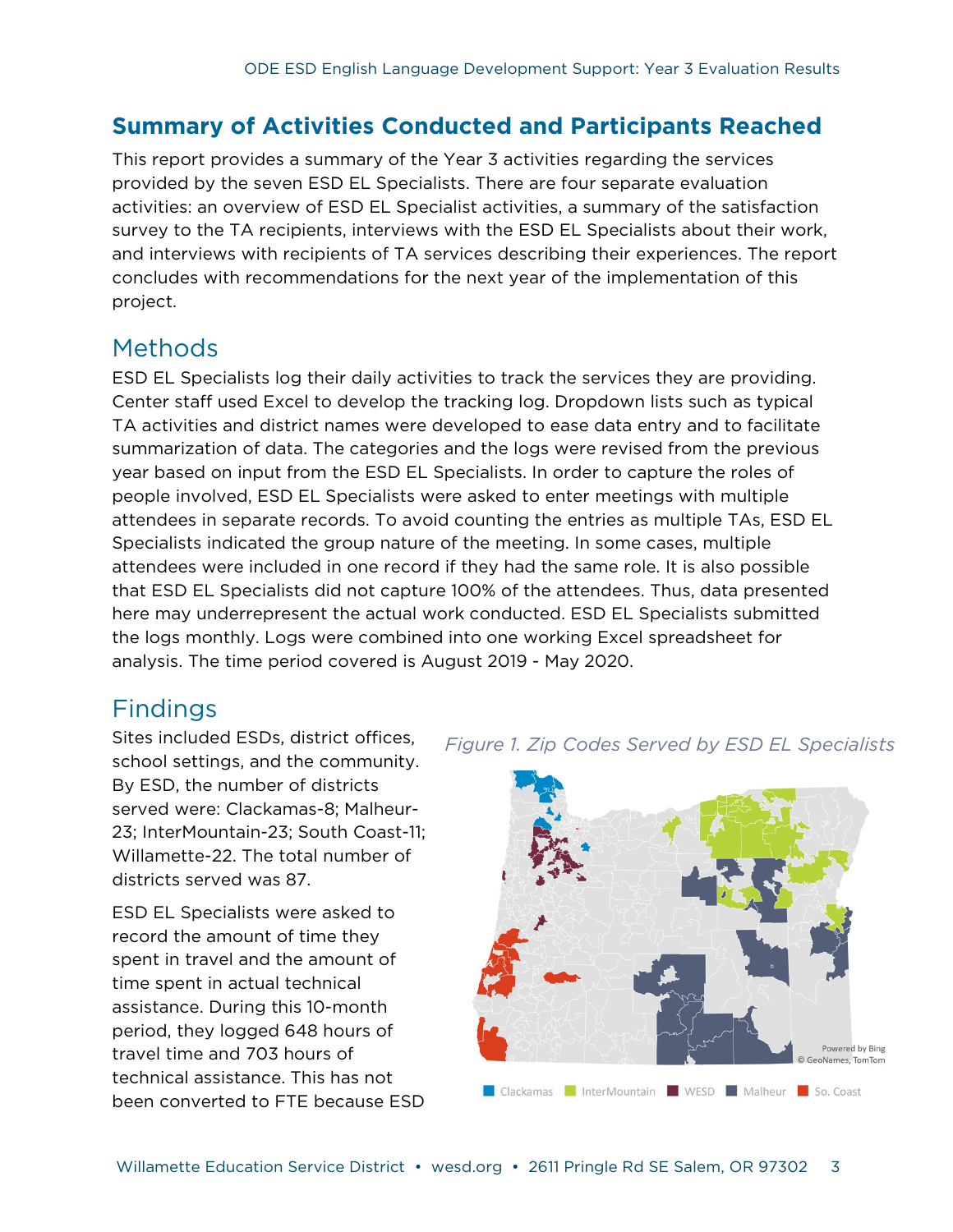EL Specialists often travel outside of their regular work hours.

ESD EL Specialists were directed to include in their logs the names of individuals involved in each TA session, and to provide their roles. ESD EL Specialists met with at least 489 individuals (many more if group professional learning sessions are included), often multiple times. ESD EL Specialists made 1409 entries with 703 sessions indicating up to four areas of technical assistance for each meeting.



EL experience) (37%), *administrators* (23%), and *EL teachers* (15%) were the largest groups of recipients of TA. *Other* included parents, students, classified staff, counselors, and others.

Grade levels associated with all TA recipients, including those with multiple sessions (n=696) can be found in Figure 3 below. The majority of TAs were directed at those working in *elementary* and *PK-20 (District)* programs.



#### <span id="page-5-0"></span>*Figure 3. Elementary and Districtwide Programs Received the Most TAs (n=696)*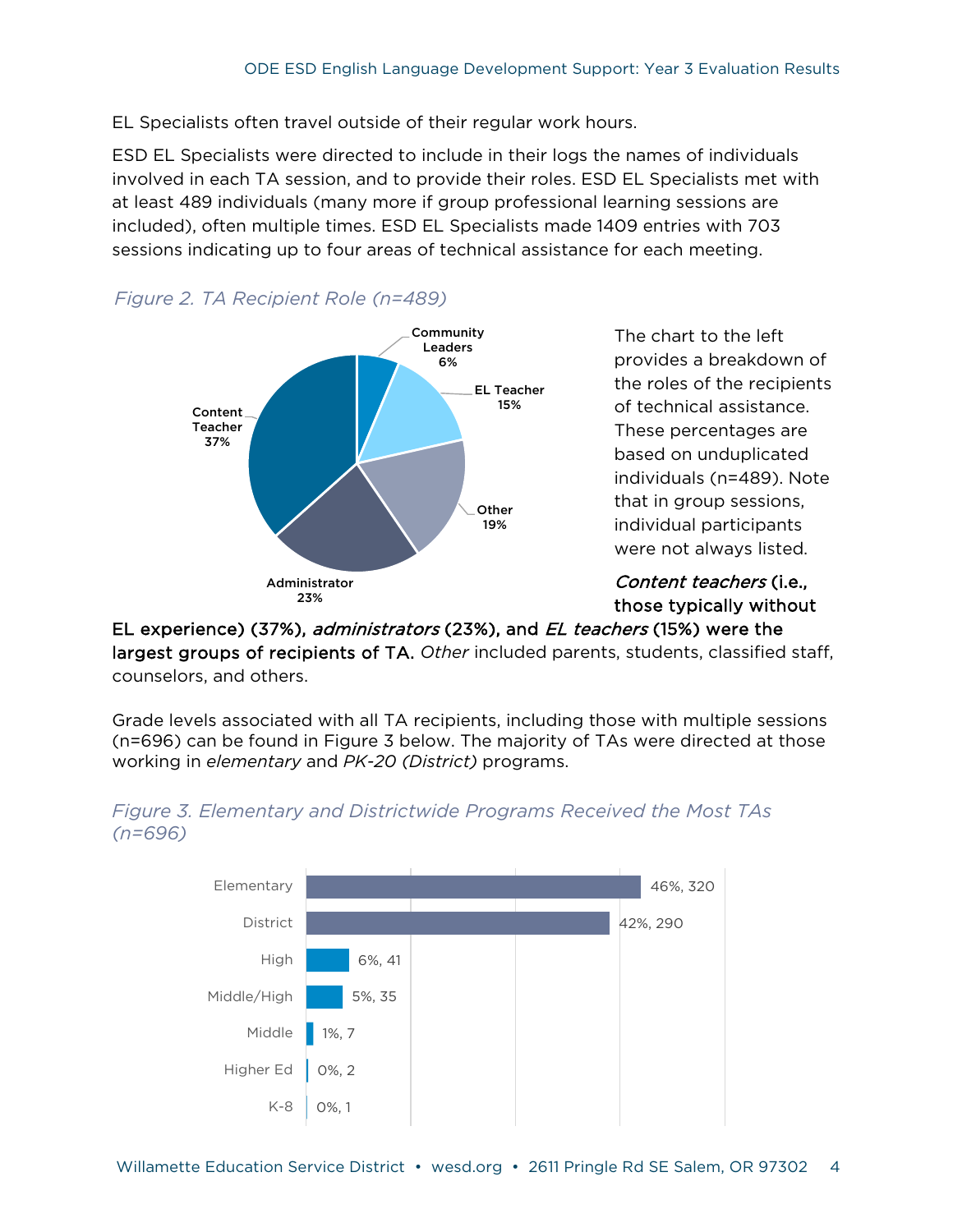ESD EL Specialists could choose up to four TA categories to describe their work with a site. Fully 81% of TA areas fell into the 7 out of 13 categories, found in Figure 4. *Coaching*, including debriefing, establishing language objectives, providing feedback, math coaching, modeling teaching techniques, providing newcomer support, observation, setting up physical space, and content teacher ELD support, was the focus of the TA 17% of the time, followed by *curriculum development and support*  (14%). The least selected TA categories (1% of the time or less) were *support for state and formative assessments*, and *EL Plan/Title III Suppor*t. *COVID Support* was a new category this year. This category included only the work conducted by ESD EL Specialists for their ESDs.



#### <span id="page-6-0"></span>*Figure 4. Coaching was the Most Often Selected TA Area (n=1043)*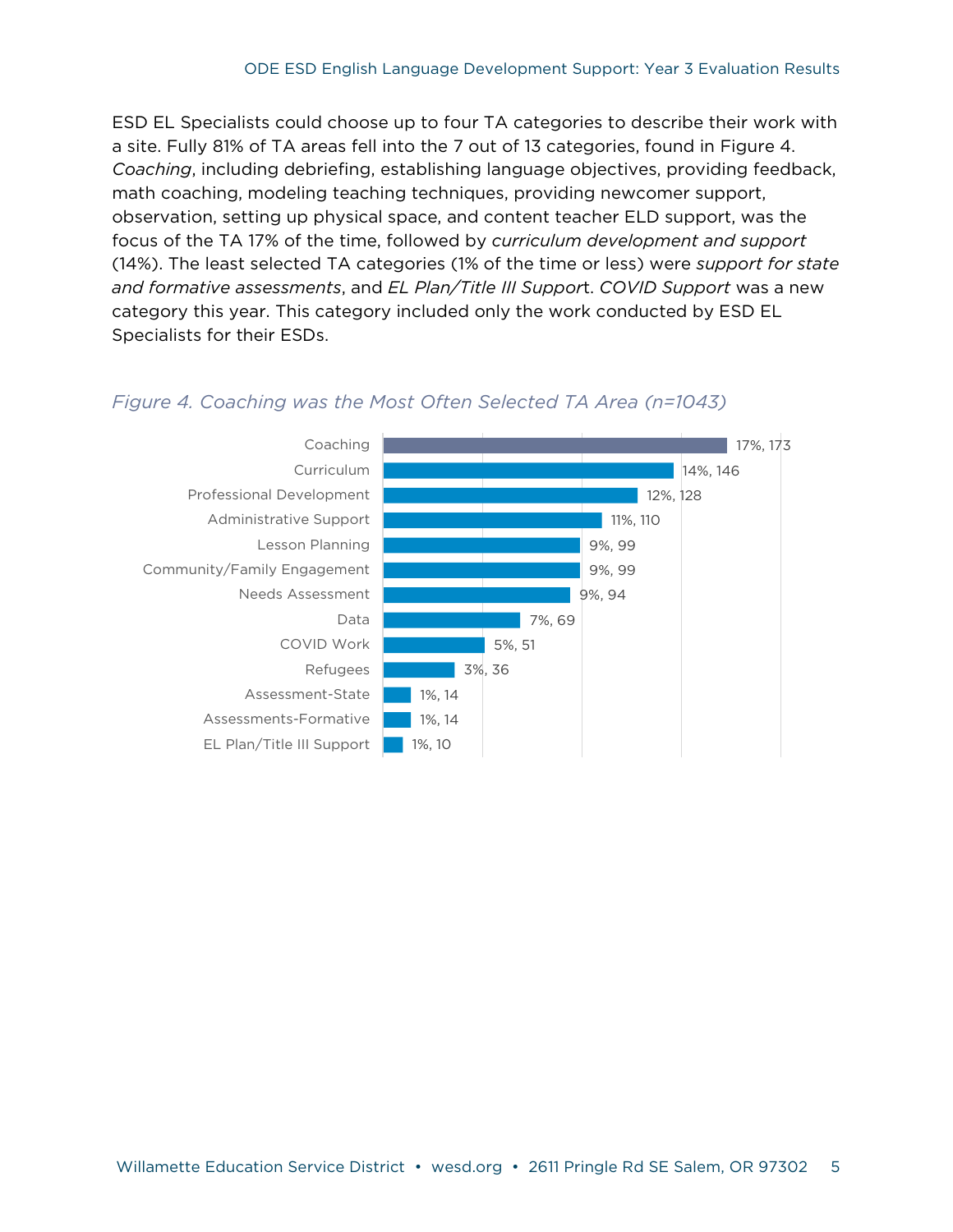# <span id="page-7-0"></span>**Perceived Impact on TA Recipients and Their Stakeholders**

One hundred twenty-five individuals receiving technical assistance were sent invitations to participate in the survey. A total of 59 responses were received resulting in a 47% response rate. The survey opened May 27, 2020, and remained open for three weeks to compensate for end-of-the-school-year schedules. Participant contacts were provided by the ESD EL Specialists. A range of 5 to 45 (average 25) names were provided by the ESD EL Specialists, with response rates per ESD EL Specialist ranging from 40% to 56%. Respondents were 17 administrators, 31 ELD teachers or coordinators, and 11 teachers. Forty school districts and ESDs were represented.

Three individuals indicated they had an introductory initial consultation only. ESD EL Specialists make these contacts to ensure districts are aware of the services. One of the three indicated they did not have any students requiring EL services this year. One respondent indicated they would have liked to have met more. One person's response was "Tried to." without further explanation. This person is interested in getting services next year. The other two indicated they might be interested.

| <b>Table 1. Number of Contacts</b>      | N  | %    |
|-----------------------------------------|----|------|
| Initial consultation visit/contact only | 3  | 5%   |
| $1 - 3$                                 | 8  | 14%  |
| $4 - 6$                                 | 21 | 36%  |
| $7 - 9$                                 | 15 | 24%  |
| $10 - 12$                               | 2  | 3%   |
| More than 12                            | 10 | 17%  |
| Total                                   | 59 | 1ററ% |

The largest frequency of contacts was four to six, at 36%. Forty-four percent had seven or more contacts.

Ninety-six percent of the respondents who received technical assistance (54 out of 56) felt that the frequency of visits was adequate. Both indicated they were satisfied with the services they received. One is planning on continuing to work with the ESD EL Specialists in the coming year. Along the same vein, 96% felt the length of the visits was adequate, while 4% (n=2) would have liked more time.

| Table 2. Interest in EL Services Next Year | N  | %    |
|--------------------------------------------|----|------|
| Yes                                        | 44 | 75%  |
| No                                         |    | .5%  |
| Maybe                                      | 12 | 20%  |
| Total                                      | 59 | 1ററ% |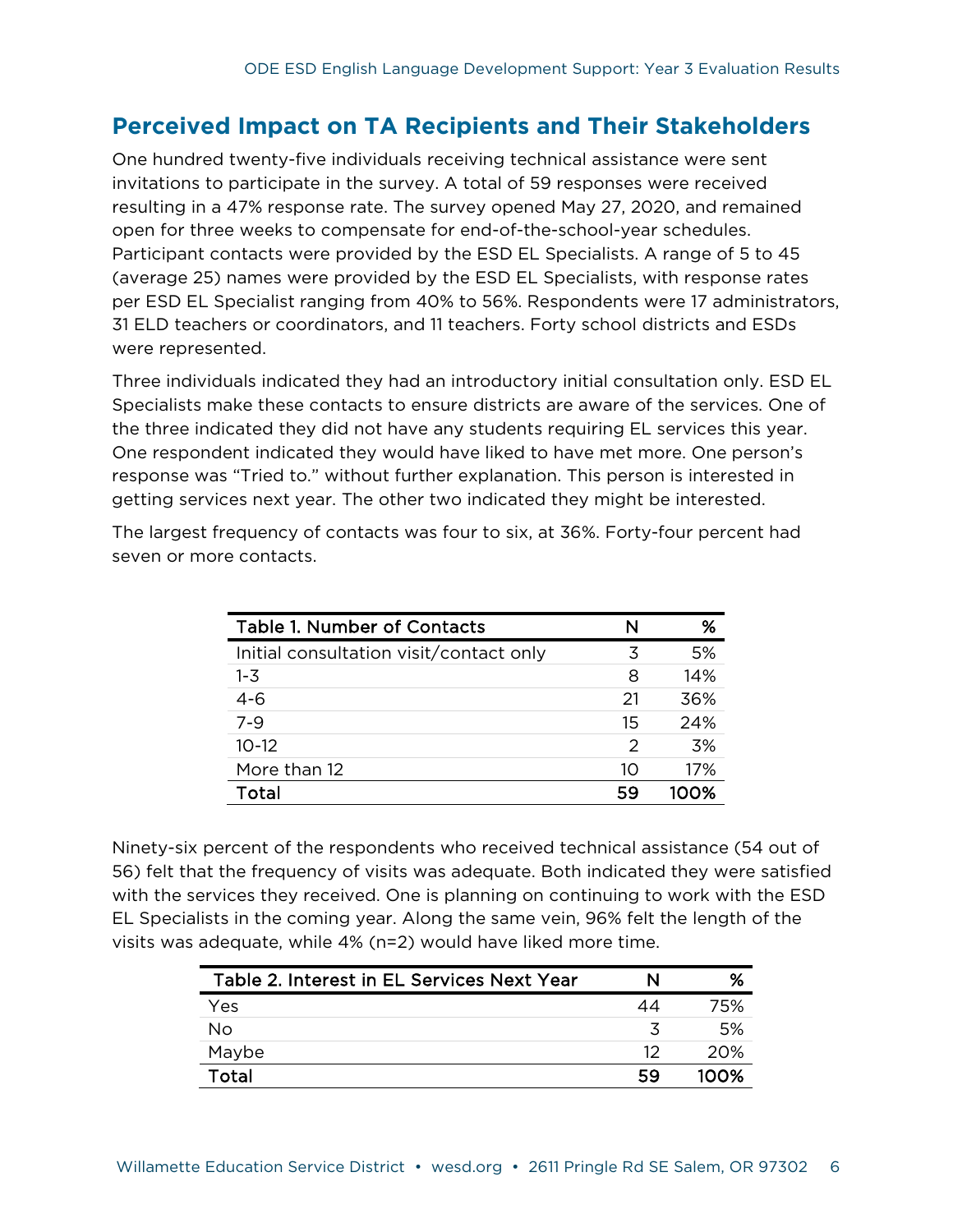Almost 75% of the respondents indicated they wanted to continue working with the ESD EL Specialist into the next year. Of the 12 *maybe* responses, 5 were administrators, 3 were ELD specialists who were not sure they would need assistance in the next year, and 4 were content teachers.

There were 19 different categories of technical assistance tracked, and respondents were asked to rate their satisfaction with the services they received. The number of respondents to each item depended on whether or not the respondent identified receiving service in the area being measured. There were a total of 650 responses, with sites selecting from 1 to 19 areas (average = 3). (One person did not indicate any TA areas, stating that they required minimal support.) Fully 99% of the responses were *satisfied* or *very satisfied.* Across the 19 categories, 94-100% of respondents were *satisfied* or *very satisfied.* Unlike previous years, the category of *Math Coaching,*  which received only 17 responses, had a satisfaction rating of 100%, compared to the previous year at 77%. Items making up combined categories can be found in Appendix B.

|                                  | Average    | % Satisfied      |                        |
|----------------------------------|------------|------------------|------------------------|
|                                  | Rating     | or Very          | <b>Total Selecting</b> |
| <b>Technical Assistance Area</b> | $(4=High)$ | <b>Satisfied</b> | <b>TA Area</b>         |
| <b>Professional Development</b>  | 3.6        | 98%              | 52                     |
| COVID- Distance Support          | 3.4        | 100%             | 47                     |
| Curriculum Support               | 3.5        | 95%              | 42                     |
| Coaching / Obs/Feedback          | 3.5        | 100%             | 41                     |
| Assessment                       | 3.4        | 100%             | 40                     |
| Data                             | 3.3        | 97%              | 40                     |
| Administrative Support           | 3.5        | 100%             | 40                     |
| Documentation                    | 3.3        | 100%             | 38                     |
| Establishing Language Objectives | 3.5        | 100%             | 36                     |
| Provide Classroom Materials      | 3.5        | 97%              | 36                     |
| Lesson Planning                  | 3.4        | 97%              | 35                     |
| Monitoring Support/Protocol      | 3.4        | 94%              | 33                     |
| <b>Model Teaching Techniques</b> | 3.5        | 100%             | 32                     |
| EL Plan                          | 3.4        | 100%             | 32                     |
| Newcomer Support                 | 3.5        | 97%              | 31                     |
| <b>Exiting Support/Protocol</b>  | 3.3        | 97%              | 30                     |
| Family Night/Parent Eng          | 3.3        | 100%             | 25                     |
| Math Coaching                    | 3.4        | 100%             | 17                     |
| <b>Starting ELD Program</b>      | 3.3        | 100%             | 17 <sup>2</sup>        |

### <span id="page-8-0"></span>*Figure 5. Ratings of Satisfaction with the Technical Assistance Provided*

There were a total of 10 *dissatisfied* and 0 *very dissatisfied* responses given by two respondents. One person indicated four areas (Respondent A), and the other (Respondent B) indicated six areas. The eight areas marked as *dissatisfied* are listed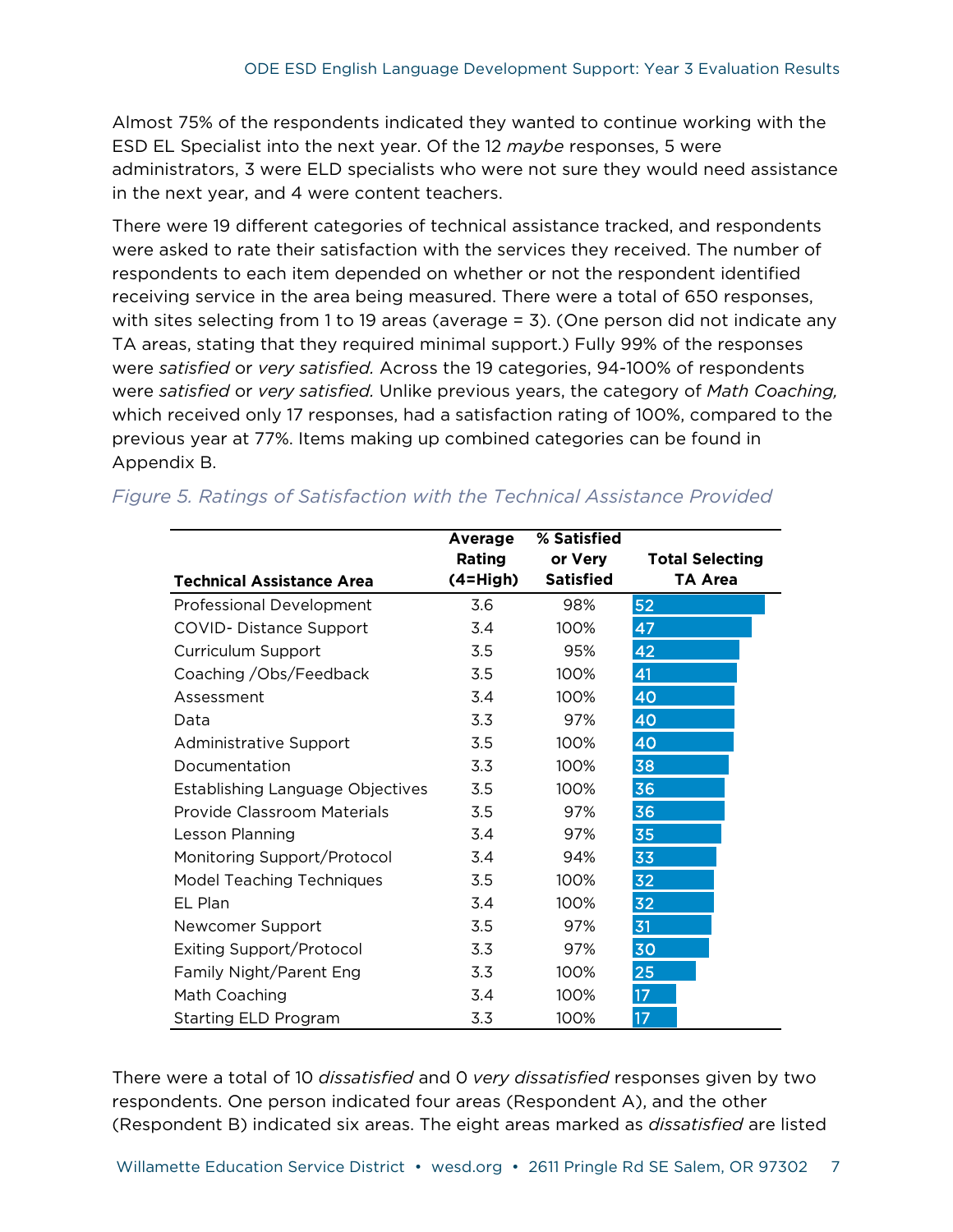in the table below, along with an indication of which respondent selected that area, and the comments they provided.

| Area Dissatisfied              | Respondent     | Comment                                                                                            |
|--------------------------------|----------------|----------------------------------------------------------------------------------------------------|
| Provide Classroom<br>Materials | A              | A. I don't feel like I was able to improve find                                                    |
| Lesson Planning                | A              | materials, create materials and lessons, or find<br>GOOD curriculum for FLs.                       |
| Curriculum Support             | AB             |                                                                                                    |
| Monitoring<br>Support/Protocol | A <sub>B</sub> | A. We only began to talk about monitoring and<br>never came to a good solution.                    |
| Data                           | B              |                                                                                                    |
| Exiting<br>Support/Protocol    | B              | B. We just feel lost sometimes with the number of<br>students we are supporting and the lack of    |
| Newcomer Support               | B              | information and support on what curriculums are<br>good for kids and the best way to support those |
| Professional<br>Development    | B              | in monitoring status.                                                                              |

In an effort to obtain more specific information about the type of impact of the services provided, respondents were asked two open-ended questions: *"What changes have you made in your practices or policies as a result of the emergent bilingual support you received?"* and *"What has been the impact on the child, student's family, classroom, teacher, or administrator resulting from the emergent bilingual support you received?"* Sample quotes from each ESD EL Specialist area are provided below.

"What changes have you made in your practices or policies as a result  $\overline{J}$  of the emergent bilingual support you received?"

I have been able to get a greater amount of support to other teachers as a result of the practices at WESD, and I have been able to put into practice trainings as a direct result of the practices. Gervais SD, Willamette ESD

I have been able to understand the testing process (ELPA screener and summative) better. La Grande SD, InterMountain ESD

Many of our staff received SIOP training and are much more qualified to instruct our EL population. Reedsport SD, South Coast ESD

…This year, the ELD specialist has focused heavily on helping me begin using coteaching model in the district, but has also provided professional development opportunities, and administrative support at the district level. Banks SD, Clackamas ESD

We have changed our curriculum offerings, changed service providers in-house, extended our program into our kindergarten classroom to offer EL services, in effect, to all students and greater understanding of the program itself. Annex SD, Malheur ESD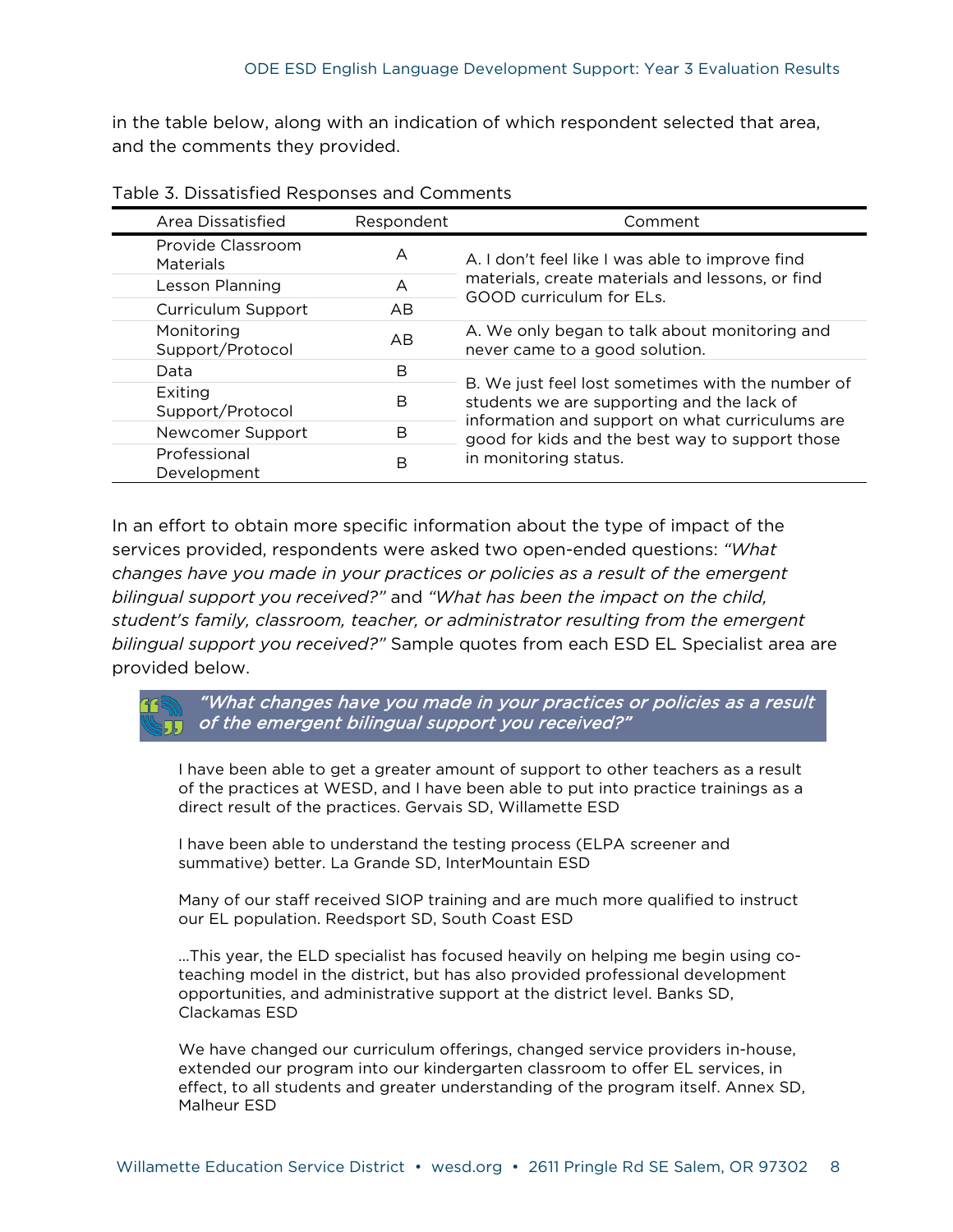

"What has been the impact on the child, student's family, classroom, teacher, or administrator resulting from the emergent bilingual support you received?"

Overall, this support has had great impact in each of these areas. Most importantly providing explicit role specific support to our ELD teacher, who is the only such service provider in the district. It has been great for her. Banks SD, Clackamas ESD

I now have a stronger connection with families; which in turn created support from home. Nyssa SD, Malheur ESD

Our students made tremendous growth on the ELPA21 Summative assessment this year. Also, one of our building principals attended the SWEL training, which helped deepen her understanding of EL students' needs. Milton-Freewater SD, InterMountain ESD

We are seeing more involvement with our ELL families and more communication from them. N. Bend SD, South Coast ESD

12 of my students who tested on ELPA this year exited! Focusing on lesson planning and getting support from other ELD specialists, experts, leaders, has made a huge impact for me. N. Santiam SD, Willamette ESD

Finally, respondents were asked if they had any *additional comments* they would like to add to improve services to them. Most of the 37 responses expressed gratitude for the services, often praising their ESD EL Specialist by name.



I appreciate that each of the specialists has not come in with a pre-determined agenda, but instead offer help based on the needs of the district at the time. They have been wonderful! Banks SD, Clackamas ESD

[ESD EL Specialist] is THE best that I have worked with in my thirty-six years of working with EL students and programs. Annex SD, Malheur ESD

I really appreciate our support we get for our ELD program and EL students from the IMESD and [ESD EL Specialist]. Her support and position has allowed us to bring high level instruction and engagement to this underserved population of students. Milton-Freewater SD, InterMountain ESD

This is a necessary component to better serve our ELL students. Coquille SD, South Coast ESD

I hope that these services continue to be offered next year. The ELD PLC meetings helped me understand my role, connect with others, share information and learn from other ELD teachers. The SWEL training and support helped me develop my leadership and coaching skills. Mt. Angel SD, Willamette ESD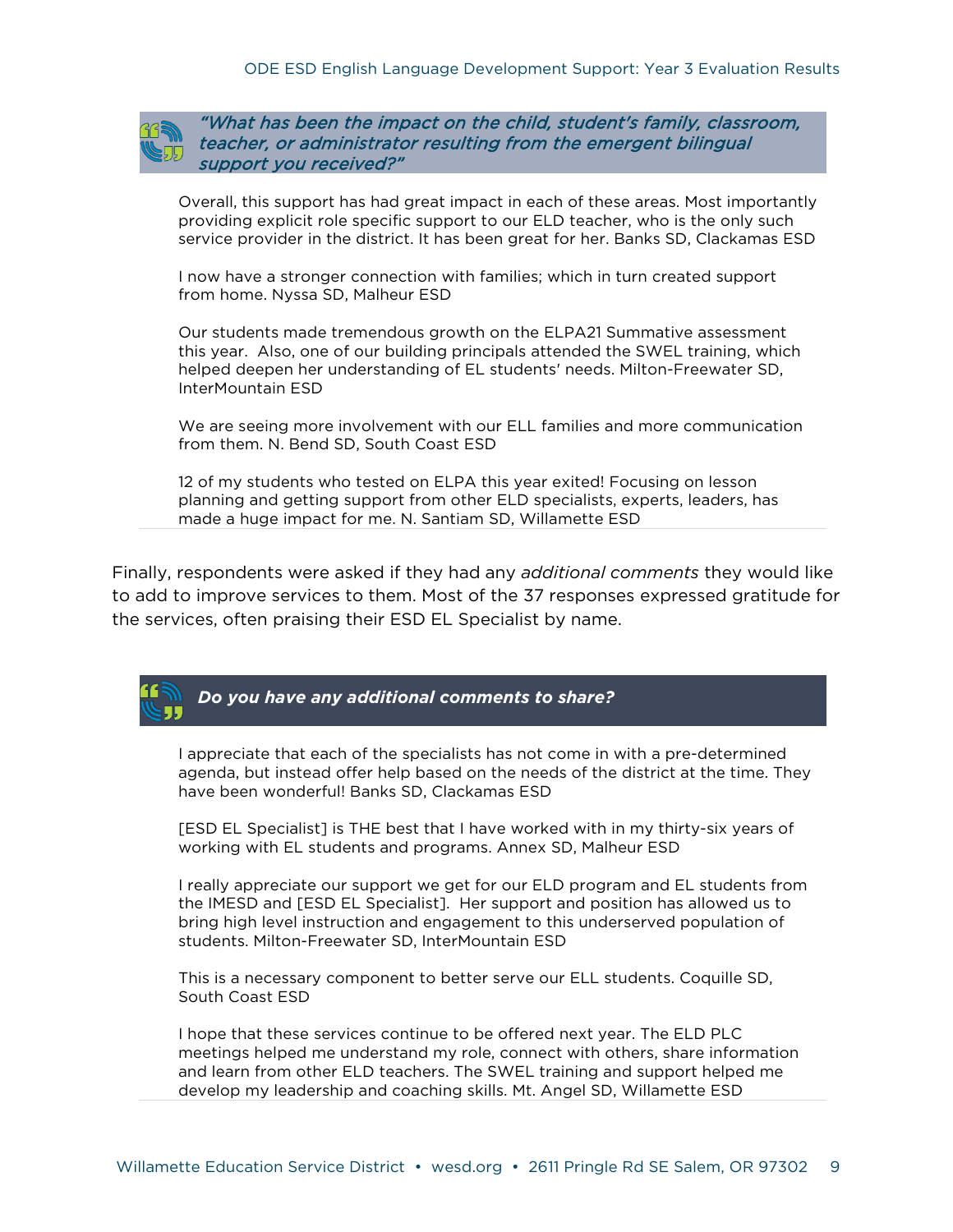## <span id="page-11-0"></span>**Lessons Learned: Interviews with ESD EL Specialists**

Most ESD EL Specialists have been in their positions for the full three years of the project. While the populations they were to serve were clearly spelled out from the beginning, how the actual work was conducted evolved over time. To get a better understanding of how the ESD EL Specialists do their work, we asked them to reflect on the characteristics of districts that shaped their work, how their work has evolved over time and the most important lessons, the impact of the COVID school closures on their work, and considerations for ODE for the future of the project.

#### <span id="page-11-1"></span>Characteristics of Districts

All the specialists focus on rural sites with 20 or fewer emergent bilingual students; however, they are able to be flexible through contract language indicating they could take on working with sites with more students as time allowed. The ESD EL Specialists appreciated this flexibility. In working with districts, there were requests from schools with fewer than 20 in a building, especially at the high school level. Without this flexibility, they would not have been able to support these programs. In addition, they have been able to include a broader audience, space permitting, when they have hosted events.

By far, though, ESD EL Specialists are working with rural and pioneer districts. One specialist in particular indicated she had several districts with a single teacher. The smaller districts face not only a lack of specialists who have the expertise to work with emerging bilinguals, but all personnel wear multiple hats. Superintendents may also serve as principals and bus drivers. Whereas districts with a critical mass of emergent bilingual students may have grade level teams, smaller districts may have one person, if that, who is responsible for the entire district…and that person is likely to have other responsibilities as well. One specialist spoke of weekly visits to schools that did not have ELD teachers to coach classroom teachers on tools they could use throughout the week. When rural districts are able to hire someone with English language development skills, they are challenged to fill these positions if that person leaves. One district has a person responsible for English language learning the equivalent of three hours per day for the entire district. This district has eagerly trained 130 teachers and aids in SIOP (Sheltered Instruction Observation Protocol) through the ESD EL Specialists. They understand that this instruction improves outcomes for all students, not just those learning English.

Some regions were geographically larger than others. Some specialists had 2-3 hour drives to some sites, while others had 4-6 hour drives. One concern raised was how regions overlapped each other. As can be seen from Figure 1, this was especially true for the Malheur and InterMountain ESD EL Specialists. One specialist remarked, "I drive past [another specialist's] schools on the way to some of mine."

Building trust and relationship was a theme heard from all seven ESD EL Specialists. The first year of the project was spent "cold calling" districts to introduce their services. Districts were often initially suspicious of their intentions and the ESD EL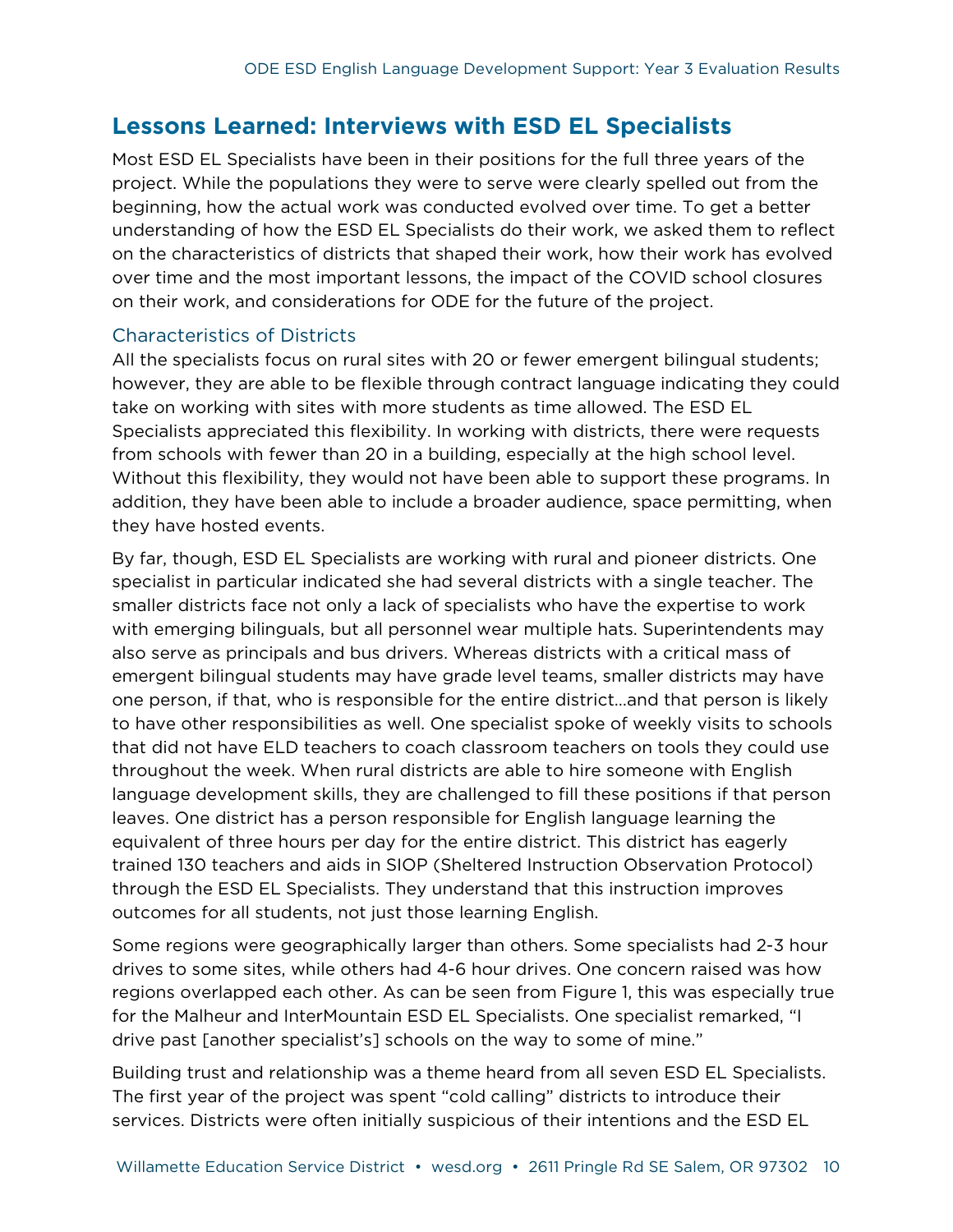Specialists ties to ODE. Usually, meeting in person and helping districts to understand they were not required to accept the help of the specialists helped to build trust. Some specialists indicated the challenges gaining the trust of some districts was lessened because of the established relationships the ESD had with districts.

At the same time, the ESD EL Specialists are housed in only five of the 19 ESDs in the state. This means they often worked with districts outside of their ESDs. This was especially problematic for two ESD EL Specialists who were housed at one ESD, but had only one district within that ESD. All other districts were part of another ESD. Because the districts did not have relationships with that ESD, specialists speculated that it was easier for a district to turn down their services. One ESD EL Specialist indicated that until she visited a site with their REN (Regional Educator Network) coordinator, she had not been able to establish a relationship. The district is now open to working with her, and she hopes that even with the challenges presented with COVID restrictions that she will be able to pursue this relationship in the next school year.

ESD EL Specialists were asked for their thoughts about why districts may have chosen not to work with them. The typical response is, "We don't have any ELs. We are a small district." While this is a possibility, as one specialist posited, "You don't find what you don't look for." According to one specialist, there was a concern that districts who did not identify any EL students in their districts did not complete an EL Plan. All districts should have an EL Plan on file as students can move in and out of districts at any time. The other common response was, "We only have a couple, and we are doing ok." The more relevant information might be if the district is satisfied with their rates of students moving into monitoring and exited statuses.

Access to teachers also depended upon whether the specialist was able to get the buy-in of the administration. Specialists have found that teachers and administrators often do not understand what *language development* means. It often takes getting in the administrator's door to be able to get to the teachers and classrooms to do the work.

Some districts who initially did not respond or who chose not to accept services changed their minds later. The ESD EL Specialists believe that by continuing to reach out and let them know how they are working with other districts, they come to understand the benefit the specialists can provide.

#### <span id="page-12-0"></span>How Work has Changed over Time

When the ESD EL Specialists first approached their work they lacked some of the tools they needed to be their most effective. For example, initially they did not have a tool to assess EL programs. Over the years, these processes and procedures have been implemented.

When asked about how their approach to their work has changed over the years, the specialists indicated they are moving from "doing for" to building capacity. One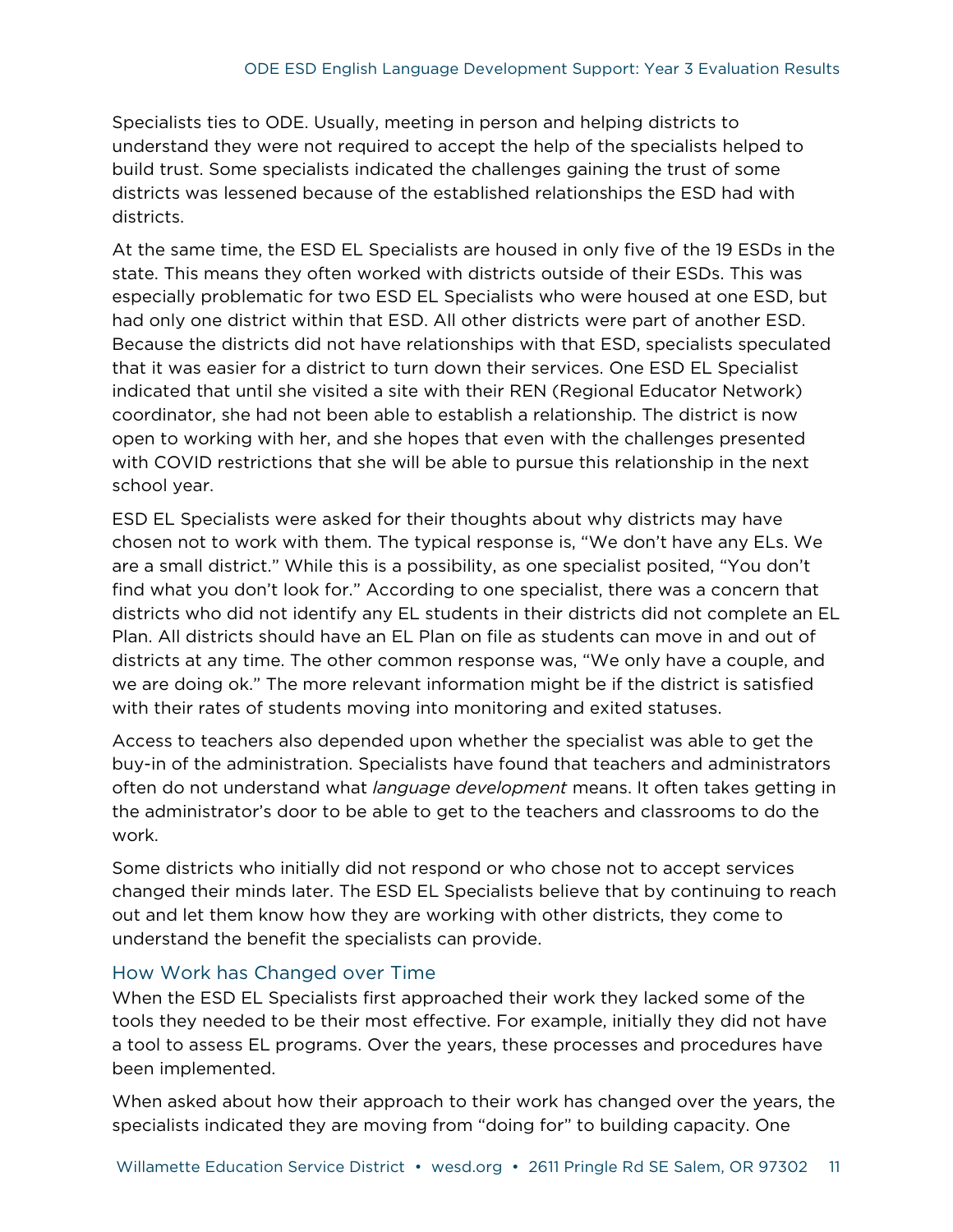specialist relayed that in the first year, she would help sites with their EL Plans to the point of basically developing it for them. She later understood that those plans were likely put on a shelf and never looked at again, and that she needed to be teaching them about the elements that went into it.

Specialists started with working one-on-one with many districts, and still do, but now have added communities of practice or professional learning communities (whether in person or on line) to their repertoire. This has been an important community builder to districts. ELD teachers often have no peers in their districts to brainstorm and problem solve with. By building networks among districts, these teachers now have resources beyond the ESD EL Specialist. This was the strongest message from the focus group conducted at one ESD…along with ensuring the continuation of the communities of practice.<sup>2</sup> The work is also focusing on helping teachers to understand how to advocate for what they and their students need, and to empower them to become the "go-to person" for that building or district.

#### <span id="page-13-0"></span>The Impact of the COVID School Closures

Most specialists felt, prior to the COVID closures, that while more could be accomplished if there were more of them, they had adequate capacity to do their work. Specialists were as frustrated as districts with the closing of schools. They described the expectation that Spring activities would be the culmination of three years of hard work. There were to be celebrations of the successes districts had gained, that all had to be cancelled.

Besides engaging in their own professional learning to address the new reality, the ESD EL Specialists stepped up to assist districts with distance learning resources for EL students, moving in-person professional learning groups to on-line so support could be continued, and providing chromebooks and hot spots for students in rural areas without computers or internet access. Some districts have continued participation and have remained in touch; for others, though, the speed of the drastic changes to their practice meant they were no longer able to participate.

Specialists report having to cancel all Spring activities, including conducting equity focus groups requested by one ESD, having funds frozen in their ESD, missing visiting classrooms, and feeling disconnected from the EL students in their districts. As one specialist remarked, "I just reach out and don't expect a response. I'm here if they need me." ESD EL Specialists also report being put on committees at the ESD to assist with responding to the COVID crisis. Several of the specialists have young children at home and have faced their own challenges adjusting to distance work.

#### <span id="page-13-1"></span>Feedback for ODE

ESD EL Specialists provided feedback to ODE focusing on both their own work and ODE's continued role.

<span id="page-13-2"></span> $2$  The evaluators had planned on conducting focus groups in each ESD EL Specialist's territories, but only one was completed before schools closed due to the pandemic.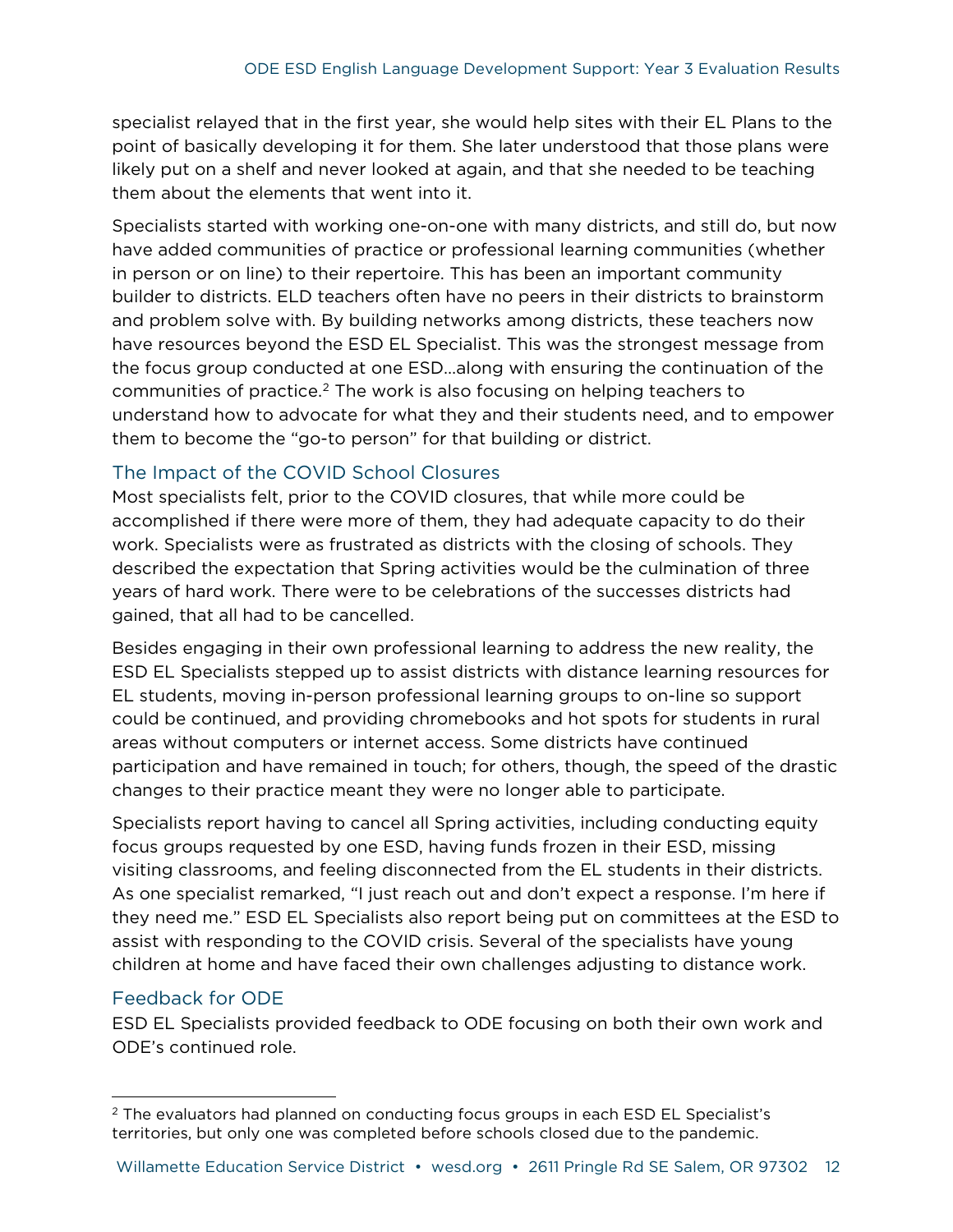Several specialists mentioned the need to reexamine the territories each specialist covered to reduce travel time and increase their efficiency. They also wondered if it might be appropriate for ODE to take the lead in encouraging ESDs to collaborate with each other to assist in encouraging participation by districts. This might also be done by ESDs through jointly contracting for the services.

Looking to the future, specialists reflected on how their individual skill sets supported each other. For example, at one ESD, the two specialists have different backgrounds (secondary and elementary), and are able to team up in their travel to assist schools at different grade levels. They suggested that if specialists were added in the future, it would be helpful to have more people with secondary backgrounds as many high schools they serve have fewer than 20 emergent bilinguals. They also suggested that teachers and administrators need to learn about language acquisition theory, but they would need more capacity to be able to accomplish this. They were concerned that some children were being identified for special education services, when what they need is language development.

A few of the specialists indicated they have challenges at their home ESD because they lack an administrator's title. As one stated, "We are in a 'no man's land' between TOSA and admin." They would like to see an acknowledgment of the administrative element to the job so that they are able to directly interact with the business office regarding budgeting and other administrative duties.

The specialists also had suggestions about tools they would like to have. They mentioned the need for a format for developing action plans with districts, as this would be helpful to them in tracking activities with districts. It would also provide the district a type of contract so that they would know what to expect from the specialists. Another suggested, "We needed more tools, like the common observation tool that we never developed."

The specialists valued the time they had together in book studies and collaborative meetings, and would like to have more training or professional development together. As one person stated, "We could learn so much from each other as we unpack what we learn."

They greatly appreciate the work of the ODE Lead in making sure the collaboration happens. They indicated how helpful she had been in responding to agency questions with clarification about their work, and what is and is not allowable. They also commented that others at ODE are very responsive to their questions and requests for help.

Looking at the bigger picture, the specialists appreciated the work that had been done to include them in the HB 3499 Advisory Group meetings, and they would like to continue this as well as participate in other meetings relevant to their work. They expressed concern about how long it has taken to make this happen, commenting that their part of the program often feels like an afterthought to HB 3499. They would also like to see how their work fits with other initiatives. For example, the SIA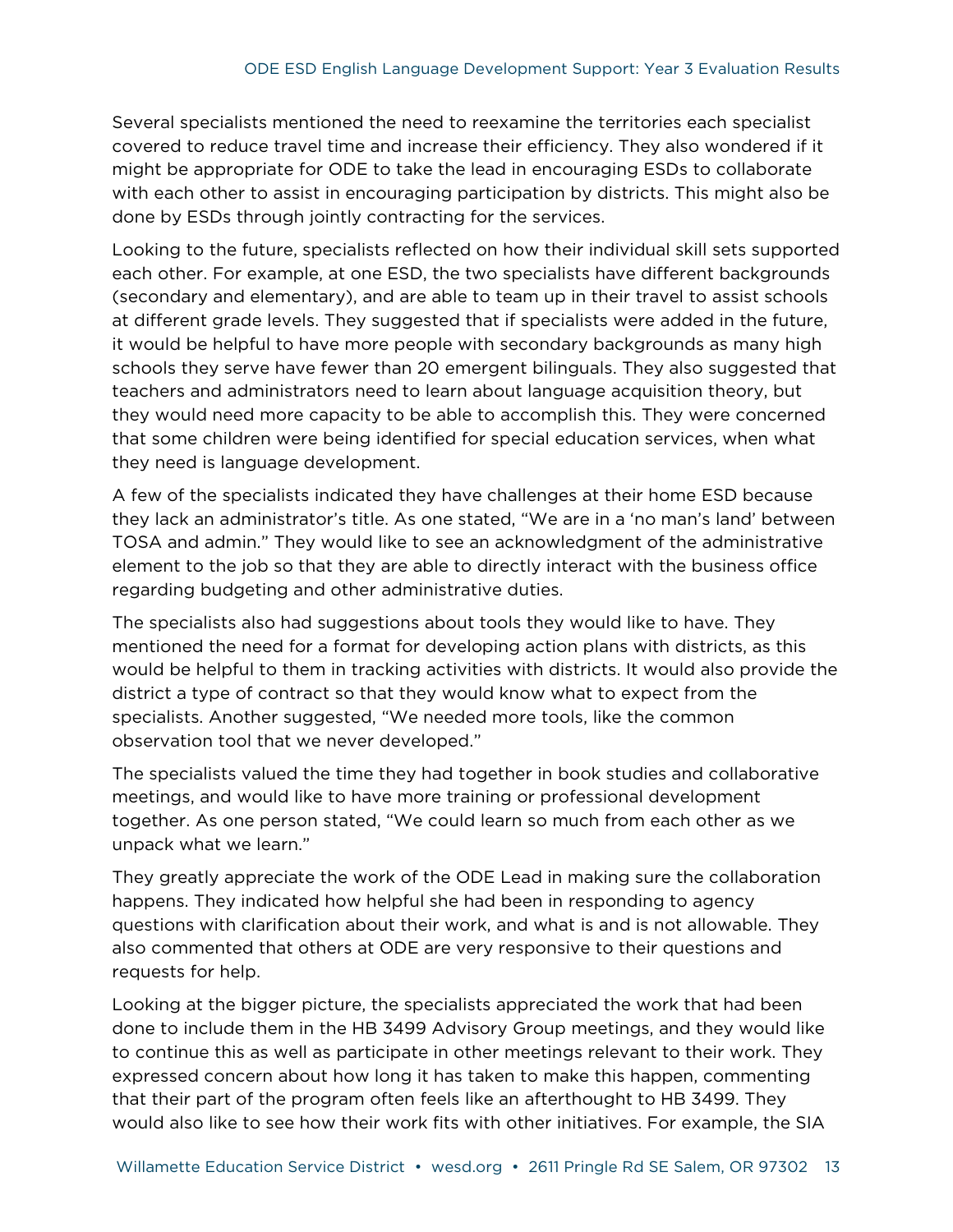includes a focus on emergent bilinguals, and they felt it would be helpful to clarify how they might work together or how the jobs are different. Another example is Title III. They would like to see more collaboration with Title III. They report that their districts indicate to them they do not know what ODE wants in Title III. Because they are out in the districts, district personnel often bring their questions to them. Even though it would require additional training, the specialists believe they could be an important liaison in this area. They also described some districts as being disturbed about the apparent compartmentalization of their work from Title III.

Finally, the specialists expressed appreciation for the attention ODE has given to emergent bilinguals in rural areas. "The value that ODE has placed on not just communities with large populations, but remembering rural America has needs too…that piece of caring for rural communities is important. ...This info and strategies can open up a world of learning for this group." Another stated, "Without this part of HB 3499, so many of the rural ELs would just be swept along. …Whoever came up with this idea, it was stellar!"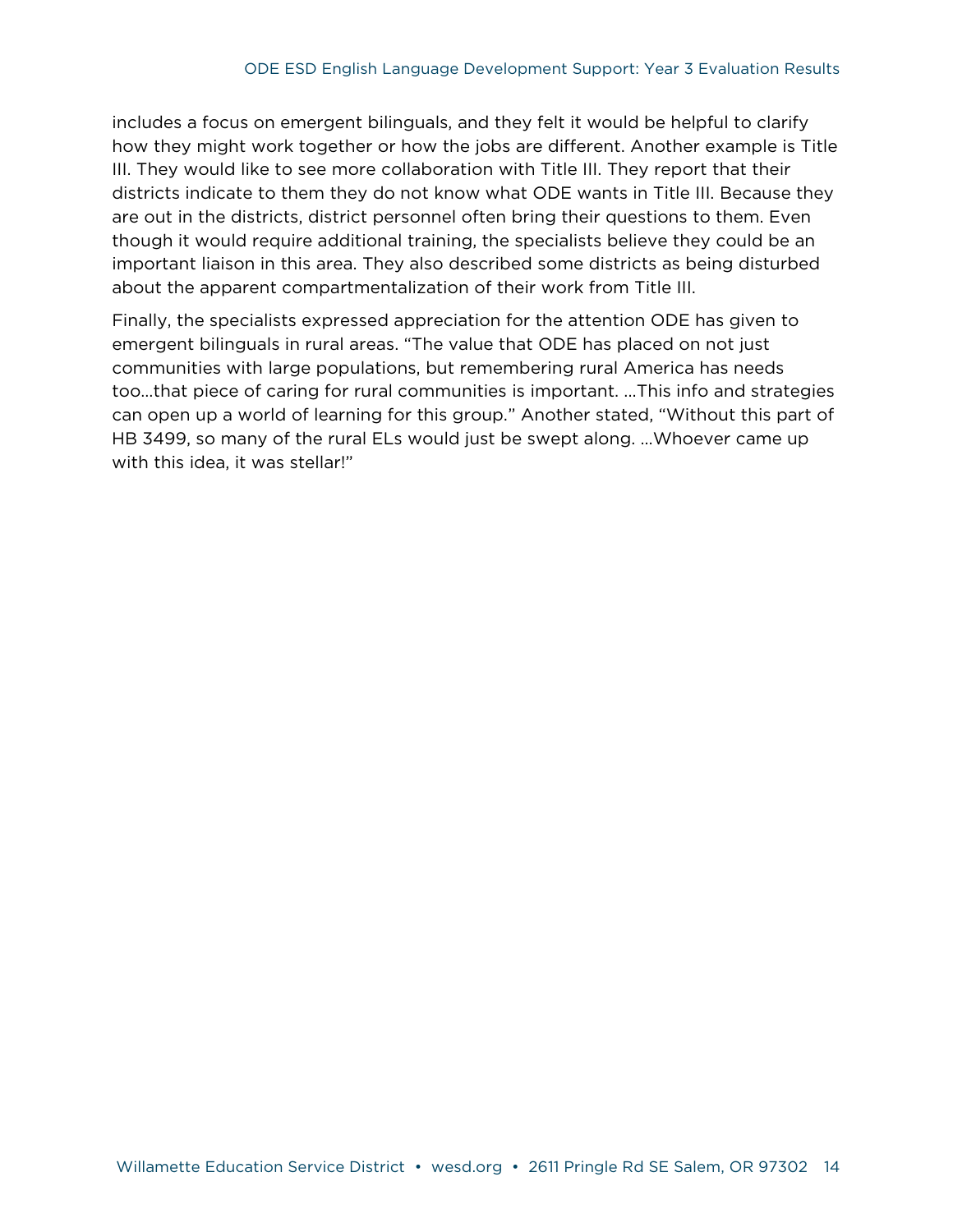# <span id="page-16-0"></span>**TA Recipient Input**

#### <span id="page-16-1"></span>Districts Responding

The TA Recipient interview process was conducted at the end of the school year, in the last week of May and the first week of June. Participants represented four of the five ESD EL Specialist territories. The school year ends in May in the districts in the Malheur ESD service area and they were unable to participate.

ESD EL Specialists provided contact information for schools and districts where they had had a long-term technical assistance relationship. Nine individuals participated in Zoom interviews, and six additional recipients responded via email. Five participants were in the Clackamas ESD area, three from Willamette ESD, four from the South Coast ESD area, and three from InterMountain ESD.

These small, rural districts described a number of challenges in common. The numbers of emergent bilingual students can vary greatly for them from grade to grade, year to year and term to term. Even when there are relatively larger numbers, a critical mass is rarely met in a particular grade or building. These students also vary in their language development level, making service delivery more of a challenge.

With fluctuating numbers, these schools face challenges keeping ELD teachers in their employ and recruiting for any position is a challenge in rural programs. Staff serving emergent bilingual students often serve the entire district, not just one school. Many schools have no dedicated individual to serve emergent bilinguals.

Because of the size of these districts, financial support is often limited. They face challenges providing appropriate curriculum, professional development for teachers and staff, translation and interpreter services, and materials in the student's language of origin. This last item can be quite onerous, as even small districts may have students representing as many as 15 different languages. Some sites face challenges getting staff buy-in to nurture bilingualism. There are high rates of poverty, and internet access is often sketchy. Children may be spread out geographically with few other children around with whom they can practice their skills. Small districts also indicate that developing sustainable practices can be a challenge because their situations change from year to year. As one person stated, "You have to remember that what works changes from year to year because students change and people change."

The impact of COVID-19 has been especially difficult for small districts. Besides the issues that most programs are facing, such as families losing jobs and getting all staff trained in distance learning techniques, they also face the challenges of the lack of internet access, poverty, and distance creating even fewer opportunities for language practice with peers. While staff are often willing to connect with families as needed, simply providing them the technology does not solve the problem. Many families without computers will also lack the skill to use the technology provided. Hot spots are also required for those living in areas where internet connections are weak.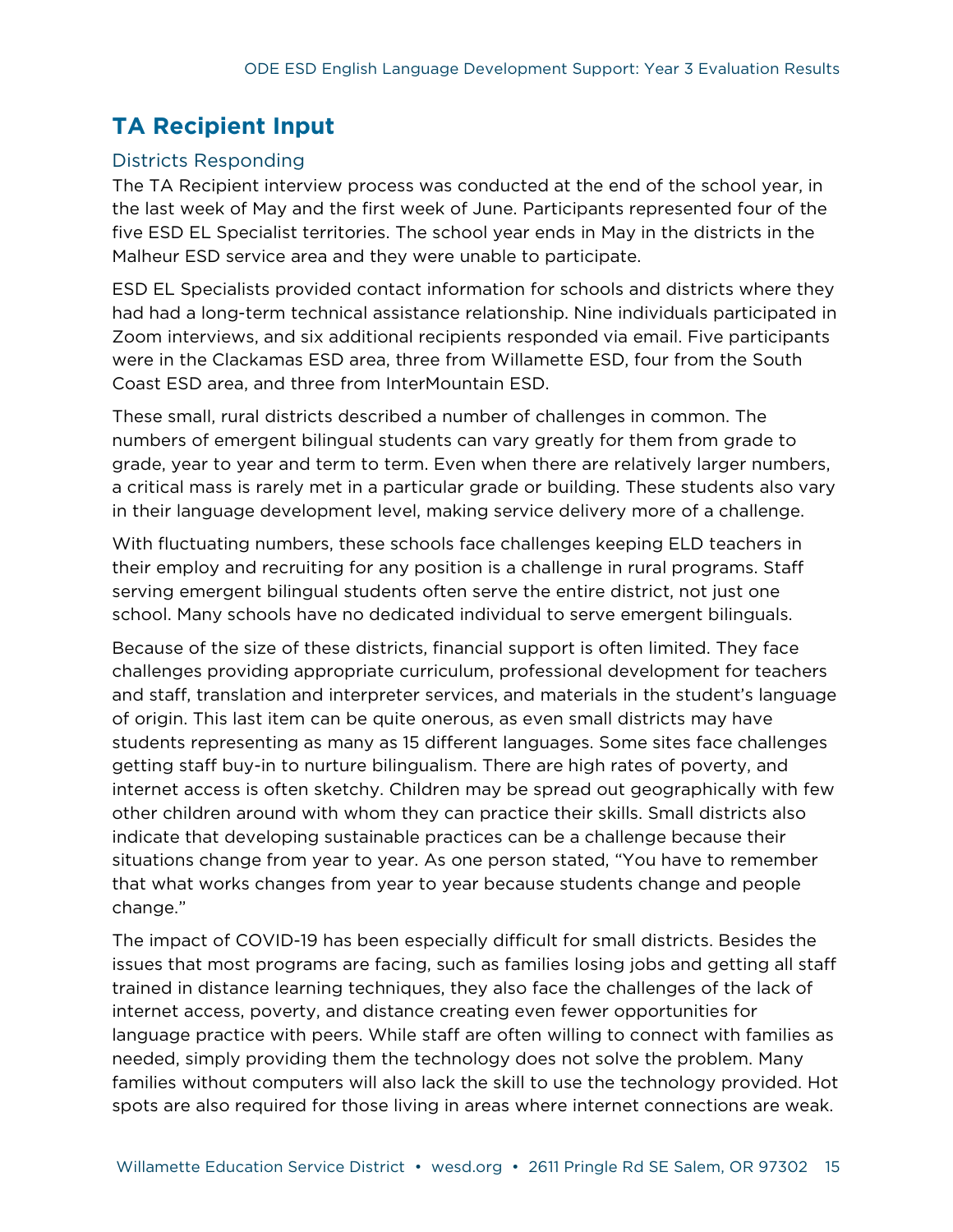The need for additional instruction will likely arise in the next school year. Many programs were providing activities, but not necessarily instruction this year.

#### <span id="page-17-0"></span>Benefits of Technical Assistance

Respondents indicated a number of areas of benefit of the ESD EL technical assistance. The ESD EL Specialists have taken some of the pressure off teachers serving multiple roles, often without support. When working with the ESD EL Specialists, specialized staff have networking and support, as do classroom and content teachers. One respondent stated, "[The ESD EL Specialist] helped us increase the rigor of writing tasks and scaffolding activities, and we saw improvement in their writing." Staff indicated they are now exiting and monitoring students, where in the past they had not. Staff have a broader perspective of what they can provide to students and families. Besides providing professional learning opportunities, the ESD EL Specialists also informed staff of grant opportunities that they would not otherwise have been aware.

Staff have indicated they appreciate not only the support networks they have developed through the professional learning offered by the ESD EL Specialists, but also benefit from the ESD EL Specialist being fully networked. The ESD EL Specialists are resources to each other when problems arise that may be outside of their expertise. School staff also appreciate how improving academic outcomes for emergent bilingual students is a priority for the ESD EL Specialists. As one respondent stated, "It feels good to have this be someone else's priority, too." Another shared, "Success is more achievable when we work as a team and support one another."

ESD EL Specialists are also able to provide some financial support to districts for specific activities. For example, funding was made available for registration and substitutes when teachers attended workshops and other professional learning activities. They have assisted with chrome books and hot spots when needed. They have also organized and provided SIOP and GLAD (Guided Language Acquisition Design) training, which has benefitted ELD and content teachers alike. In fact, to overcome the issue of not being able to recruit ELD teachers, one district trained all of its teachers in SIOP.

School staff are concerned about the upcoming school year. They expressed doubt about the ability of staff to sustain providing distance education, especially where supplemental instruction is required. They mentioned how helpful the PLCs have been, how useful coteaching training has been, and having the opportunity to share knowledge and ask questions of others. They fear the requirements placed upon them in the upcoming year will mean they will lose the progress they have made in so many areas of services to emergent bilinguals.

#### <span id="page-17-1"></span>Recommendations for the Future

Respondents had several suggestions for the work of the ESD EL Specialists in future years. One respondent perceived that ODE has limited the ability of the ESD EL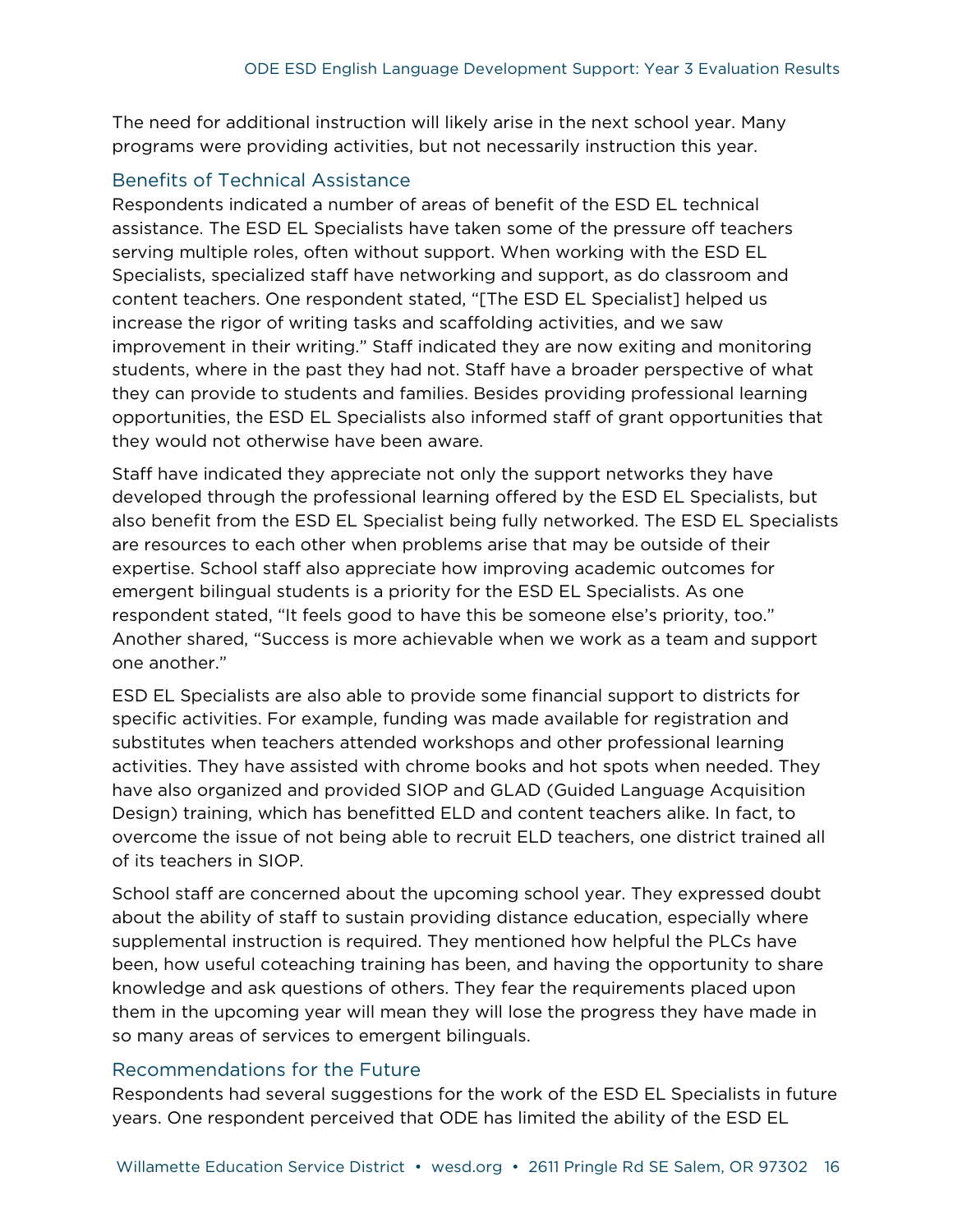Specialists to provide support about Title III in general. They felt that, combined with their very remote location and lack of their own Title III coordinator, it would be helpful if ESD EL Specialists were able to "wear different hats" and provide Title III support. Others brought out the importance of coaching and mentoring to rural districts. Even though some expressed discomfort at having someone from the outside come into their class to observe, they felt it was "entirely worth it." Districts often want to provide mentors, but are unable to or don't have staff skilled in the area to provide the mentorship. One respondent stated, "[Having the ESD EL Specialist] has really helped the district see the bigger picture. Tell ODE we want them back!" Another stated, "Learning is social. Without access to a coach, a small district like mine would be a team of one. The initial work [the ESD EL Specialist] did with the district office didn't trickle down [to the classroom]. Coaches need to be persistent to get to the boots on the ground level." Thus, while some in administration may express some suspicion of ODE involvement, classroom teachers simply want the support that is available so that they can improve the academic outcomes for students.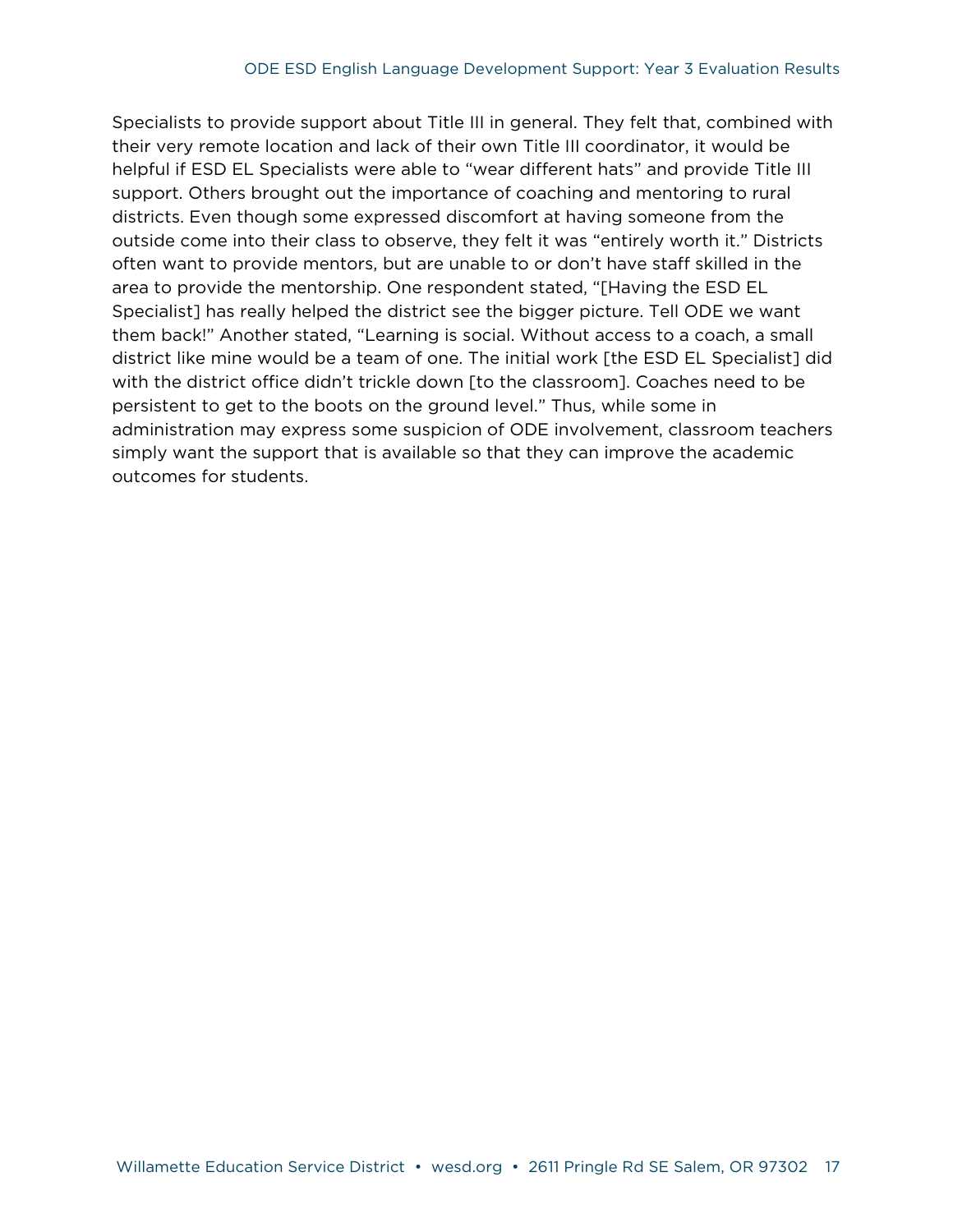## <span id="page-19-0"></span>**Limitations**

Evaluation of the third year of this project has provided an opportunity to establish effective data collection tools and methods, and to improve upon procedures for future years. In-depth support provided via phone, email, or through other virtual media was not consistently captured. ESD EL Specialists have a better understanding now of the purpose of the data collection and when these types of interactions should be documented; however, a great deal of the work they conducted during the last few months of school was responding to email questions. These brief TA sessions were not captured in their logs as it would have been cumbersome to document at a time that everyone was learning new skills and revamping their approaches to work. Data on the number of students impacted by the technical assistance was difficult to ascertain. This was because some of those involved in support took the information back to others in their schools, and the number of EL students a person was working with was not always available for documentation. Finally, neither districts nor specialists were asked about service provision to emergent bilinguals who may also experience disabilities. This is an important area that needs attention and should be explored in future program evaluations.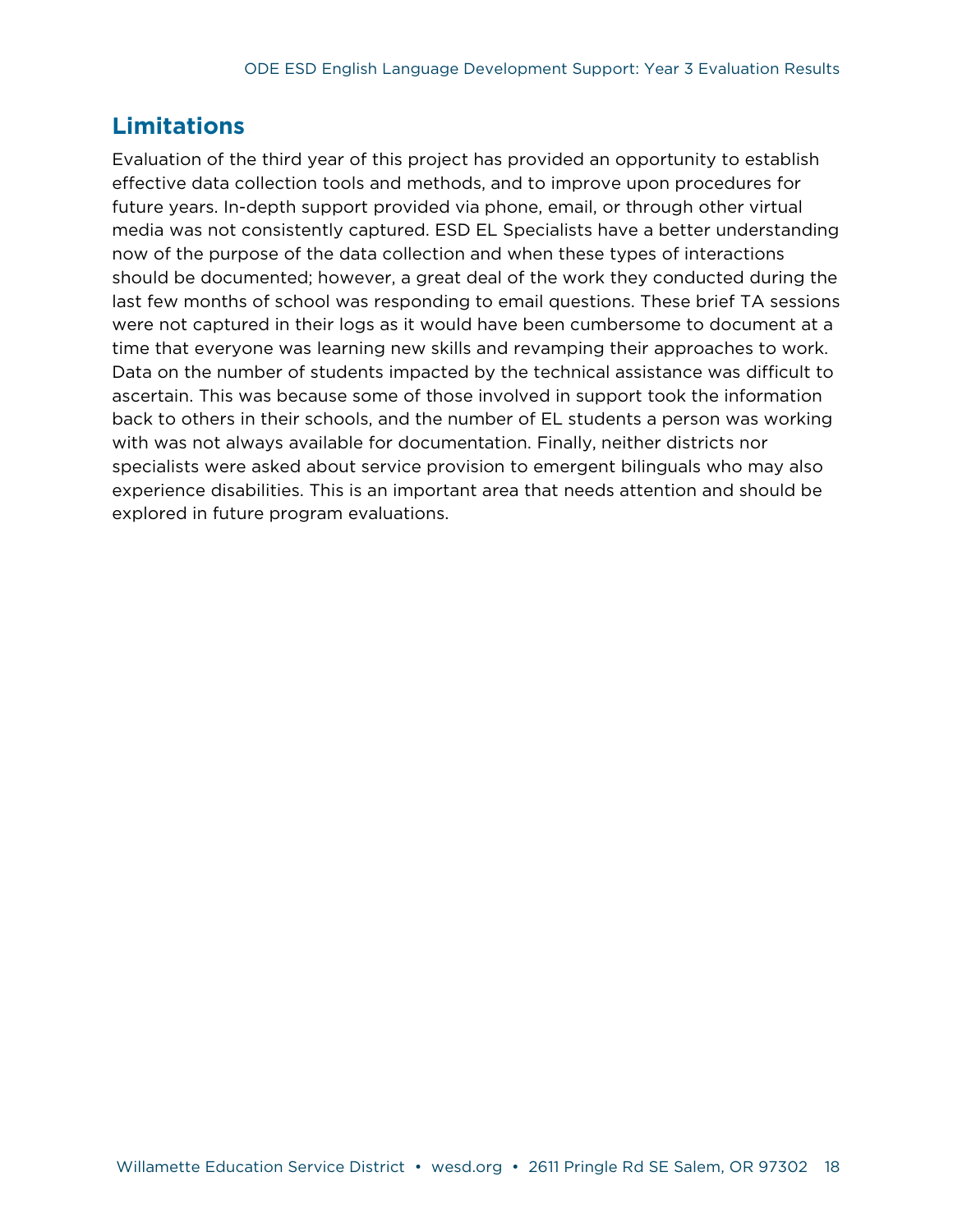# <span id="page-20-0"></span>**Recommendations**

Several recommendations can be gleaned from the data collected this year. Many of these recommendations were expressed by ESD EL Specialists and by the TA recipients.

- 1. Continue to work with schools and communities to increase technical assistance efforts to families of EL students and community leaders to support these students. Be prepared to continue to offer distance support and technology for students.
- 2. Continue to provide support as identified by local educators. This has helped to develop trusting relationships between the ESD EL Specialists and school personnel, and has given these personnel a sense of ownership in both the process and outcomes.
- 3. Explore ways to track and document increases in identification of EL students as a result of the services provided, as well as reviewing ELPA scores or other observation instruments to assist with determining the impact on students.
- 4. If possible, review the territories each ESD EL Specialist covers to ensure efficiency in travel time.
- 5. Ensure ESD EL Specialists working in districts outside of their ESDs have a "friendly face" to introduce them to the district team. This may occur at the ESD level, where future contracts are co-developed by ESDs sharing an ESD EL Specialist. It may also be accomplished through an ESD using newsletters or time in district meetings to introduce the specialists and the work they do.
- 6. As future ESD EL Specialists are added, consider the skill sets of the current specialists and seek out those with other skill sets. One example of this would be balancing the number of elementary and secondary specialists.
- 7. Assist ESDs to understand the administrative requirements of the job. Where necessary, review job descriptions and organizational charts to determine the appropriate position in the chain of command for the ESD EL Specialist.
- 8. Work with the ESD EL Specialists to develop a format for developing action plans and/or contracts with districts to provide districts with the specifics of what they can expect from their ESD EL Specialist. This may also assist in future evaluation efforts.
- 9. Ensure ESD EL Specialists have the training to understand the impact of the intersectionality of disability and emergent bilingualism. Support ESD EL Specialists in their efforts to educate districts about language acquisition theory.
- 10. Review the separation of emergent bilingual and Title III technical assistance and determine if there are areas where it would be appropriate for the ESD EL Specialists to provide this information. If this is not appropriate, clearly communicate the issues to districts to reduce their frustration directed towards the ESD EL Specialists.
- 11. Develop a conceptual map of how the work of the ESD EL Specialists connects to other ODE initiatives, such as the Student Investment Act, to help elevate the work they do.
- 12. Support the ESD EL Specialists in their work to move beyond working with administration only. Even though this is an important aspect of their work, when they are only working with administration, the impact of their work is less likely to trickle down to teachers, classrooms, and students.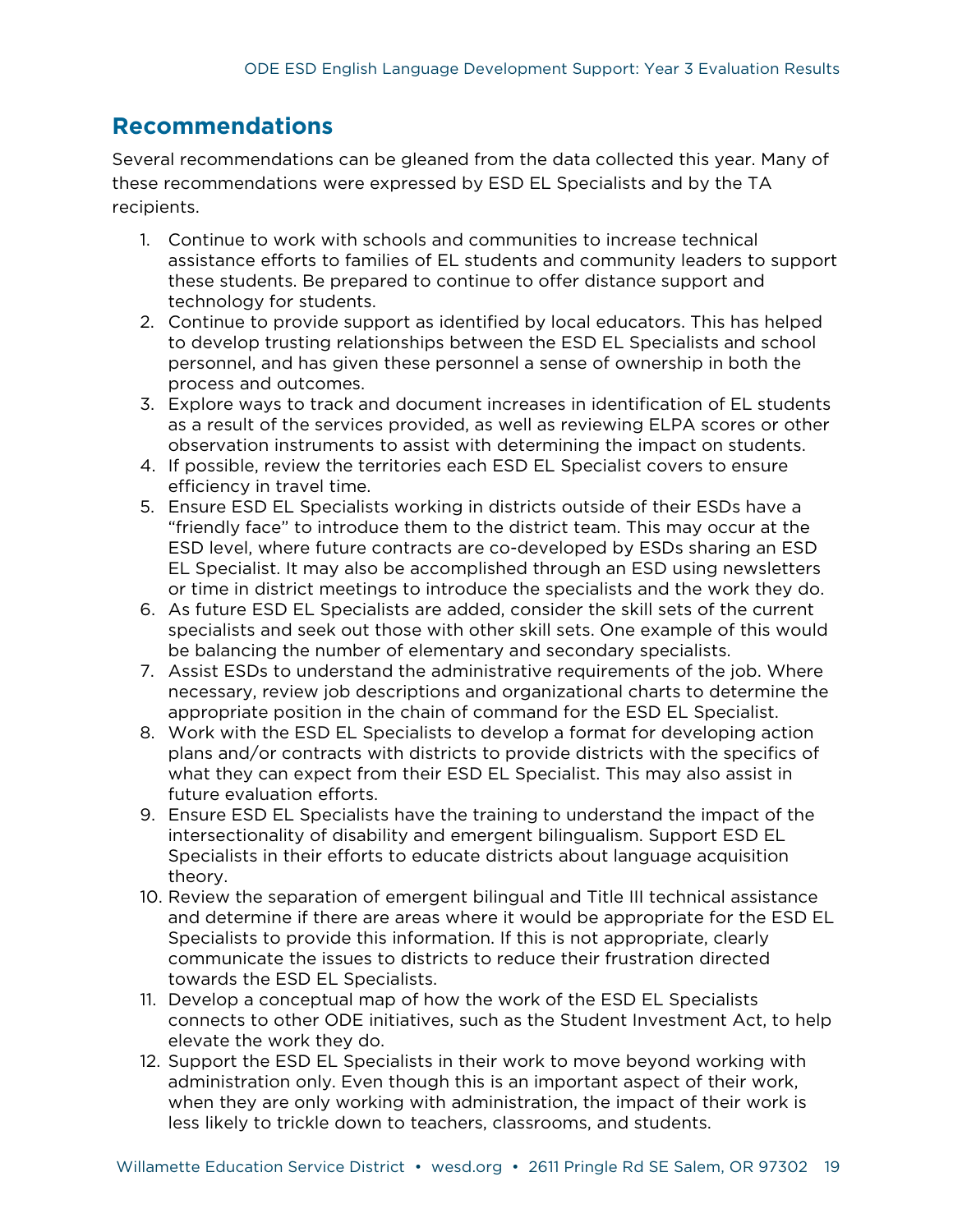### <span id="page-21-0"></span>**Summary**

This third year of the project has resulted in positive outcomes and the development of on-going technical assistance in most sites where services were provided. Recipients consistently expressed gratitude regarding the expert support they have received and feel empowered to positively impact student learning outcomes. Most ESD EL Specialists now have three years of experience in providing this technical assistance. The past few months have been the most frustrating, as all testing has been halted and schools have moved to distance learning activities and education. The ESD EL Specialists will need to continue with their advocacy work and training of districts to ensure that academic gains for emergent bilingual learners continue to grow in the face of distance education and the pandemic.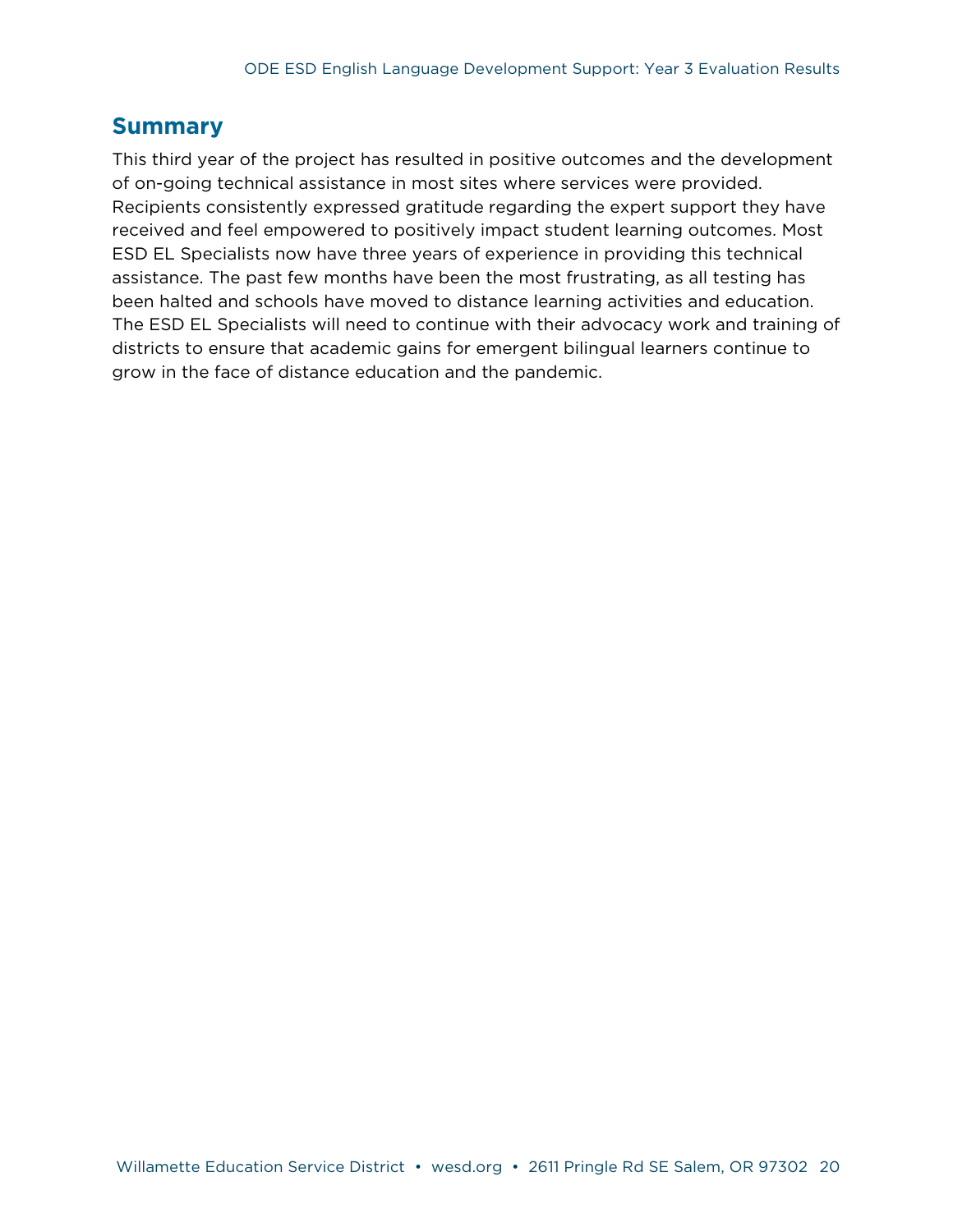## <span id="page-22-0"></span>**Appendix A: Background Information**

HB 3499, passed in 2015, appropriated 12.5 million dollars every biennium to support improving emergent bilinguals' learning outcomes. Forty districts were identified as having the highest needs and the lowest outcomes. Fifteen were identified as higher need Transformation districts and were allocated \$180,000 per year, and 25 as Target districts, receiving \$90,000 per year. Technical assistance (TA) was included.

One requirement in the selection of target and transformation districts was that selected districts must have at least 20 identified emergent bilingual students. Nonetheless, the state recognized the need to support districts with numbers less than 20. To do so, up to \$2.5 million of the funds was made available to hire six teachers on special assignment (TOSAs) as English Learner (EL) Specialists who are housed at five education service districts (ESDs) throughout the state. The Office of Equity, Diversity and Inclusion at ODE collaborated with the community and other offices throughout ODE to select the five ESDs. Several criteria were used: 1) geographic representation; 2) low EL numbers identified; 3) total number of EL students throughout the ESD; and 4) the number of districts within the ESD whose data shows a high level of needed support. Currently, the five ESDs are Clackamas, Willamette, South Coast, InterMountain, and Malheur. The commitment from the ESD to house an ESD EL Specialist was initially for the 17-18 to 18-19 biennium, and the five ESDs all continued these commitments into the next biennium.

ODE reached out to all districts in these five ESDs as well as districts in need of supports to determine how the six ESD EL Specialists could provide TA, and if it would be feasible to serve districts outside of the five ESDs. A guiding principle of the project is that TA is based on the individual district's perceptions of their needs. Although plans are made in conjunction with ODE, the district determines where they need TA, and if they want the assistance of the ESD EL Specialist. There is no requirement that districts participate. By maintaining a district-level emphasis, ODE is confident that it can achieve a systems approach to affecting change for the state's emergent bilingual students.

While the original planning would have potentially accommodated 85% of the districts in these ESDs, a number of districts turned down services. Word spread of the TA available, and additional requests came in. Ultimately, the ESD EL Specialists were able to serve more areas than originally planned.

By the Fall of 2017, the six ESD EL Specialists had been hired and were in place in each of the five ESDs. The ESD EL Specialists expressed their desire to the ODE Program Lead, to include external evaluation as a component of the project. WESD's Center for Education, Innovation, Evaluation & Research (The Center), was contracted by ODE in partnership with the ESDs to conduct these evaluations. In November, 2017, a research plan was developed that would satisfy the needs of the project. This report is a result of that effort. Future evaluation will be conducted after the selection of a contractor through the request for proposals (RFP) process.